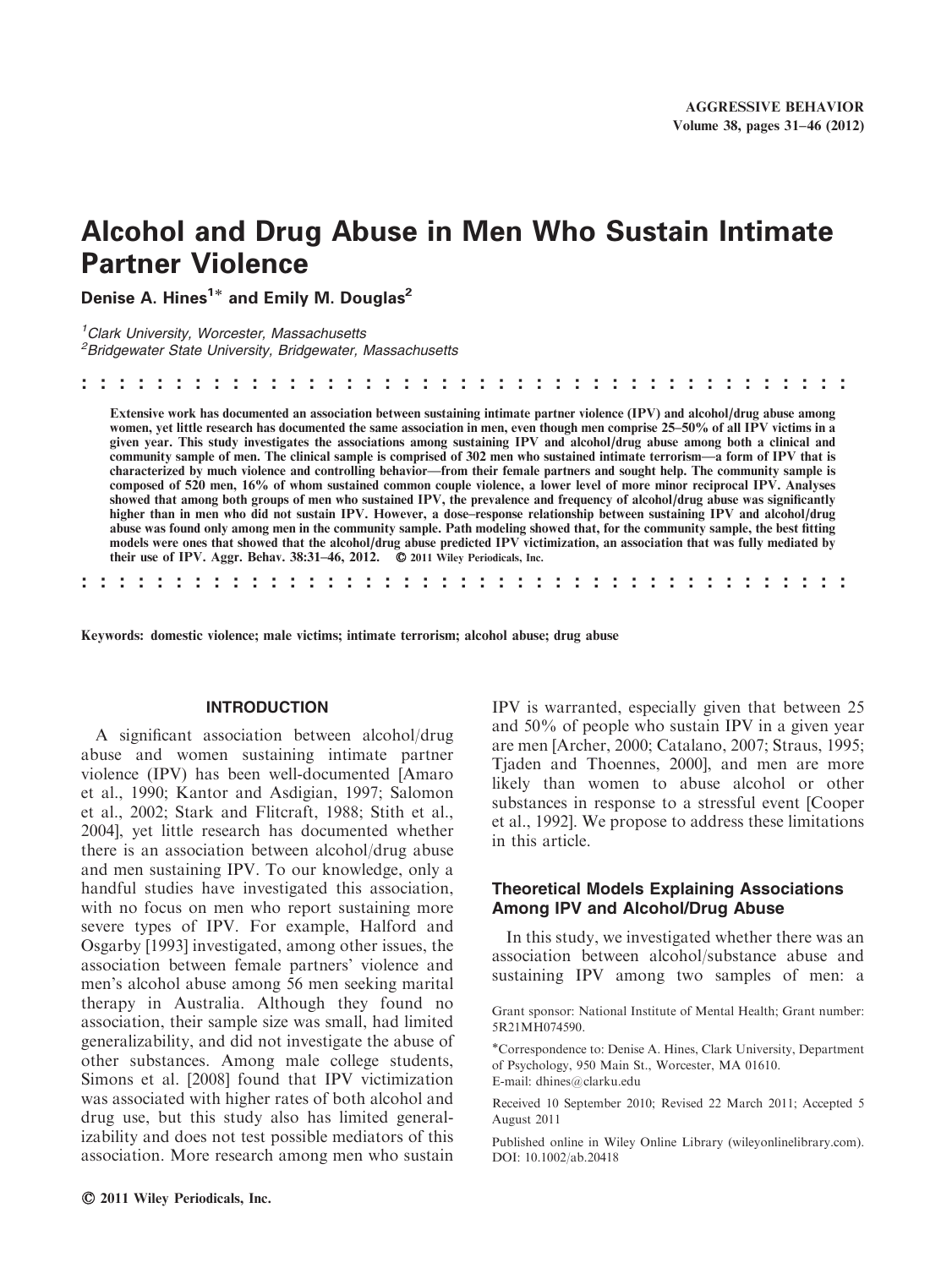community sample and those who sustained IPV from their female partner and sought help. We then investigated possible reasons for any association. Specifically, if alcohol/substance abuse is related to sustaining IPV in men, previous research on female IPV victims suggests at least two possibilities for explaining that relationship [Kilpatrick et al., 1997].

The first possibility is that alcohol/drug abuse is a risk factor for sustaining IPV [Kilpatrick et al., 1997]. This possibility is thought to be related to one's lifestyle, such that alcohol/drug abuse leads one into certain situations or relationships in which sustaining IPV is more likely. Another explanation is that alcohol/drug abuse can lead to certain behaviors that increase the likelihood of sustaining IPV, and one such behavior could be IPV perpetration. It has been well-documented that both alcohol and drug abuse are risk factors for men using IPV against their female partners [Fals-Stewart, 2003; Fals-Stewart et al., 2005; Leonard, 1993; Murphy et al., 2001; O'Farrell et al., 2003], and the strongest risk for sustaining IPV is perpetrating IPV [Kessler et al., 2001; Stets and Straus, 1990]. Thus, IPV perpetration can be a mediator for the relationship between alcohol/drug abuse and sustaining IPV.

A second possibility is that sustaining IPV is a risk factor for alcohol/drug abuse [Kilpatrick et al., 1997]. This association is typically thought to be related to the overwhelmingly negative emotions or posttraumatic stress symptoms that someone who experiences a traumatic event, such as IPV, would experience. In an effort to cope with and reduce these emotions, the person might use alcohol or other drugs [Jacobsen et al., 2001; Simons et al., 2005; Stewart, 1996]. In fact, post-traumatic stress disorder (PTSD) and alcohol/drug abuse are highly comorbid disorders that are functionally related [Chilcoat and Breslau, 1998; Jacobsen et al., 2001; Stewart, 1996; Stewart et al., 1998], and the model with the most support to explain this association is the selfmedication model [Chilcoat and Breslau, 1998; Jacobsen et al., 2001; Stewart, 1996; Stewart et al., 1998]. In this model, alcohol and other drugs seem to provide acute symptom relief of PTSD; in particular, they seem to lessen the hyperarousal components and facilitate forgetting traumatic memories through their effects on the central nervous system [Chilcoat and Breslau, 1998; Jacobsen et al., 2001; Stewart, 1996; Stewart et al., 1998, 1999,]. In other words, alcohol and other drugs seem to be used in an effort to self-medicate for the distressing symptoms of PTSD [Chilcoat and Breslau, 1998]. Thus, PTSD symptoms may serve as a mediator for any association between sustaining IPV and alcohol/drug abuse.

In addition, it is well-documented that sustaining physical abuse or witnessing interparental violence during childhood can put one at risk for abusing alcohol or other drugs [e.g., Liebschutz et al., 2002] and for sustaining IPV [e.g., Stith et al., 2000]. Thus, any model investigating the associations among IPV and alcohol/drug abuse should consider any potential trauma of previous childhood abuse.

Previous longitudinal research among female victims of IPV and assault in general provide some support for the hypothesized models [Kilpatrick et al., 1997; Martino et al., 2005; Salomon et al., 2002; Testa et al., 2003], yet there are some caveats. For example, in a longitudinal population-based sample of women, drug abuse, but not alcohol abuse, may put one at risk for sustaining any kind of assault; and sustaining an assault puts one at risk for alcohol and drug abuse, a relationship that is particularly strong for alcohol abuse [Kilpatrick et al., 1997]. In a multiyear panel study of women living with a male partner, drug use did not predict subsequent IPV nor did IPV predict subsequent drug use, but IPV did predict later heavy drinking [Martino et al., 2005]. In a longitudinal randomdigit dial phone survey of Buffalo-area women, drug abuse predicted subsequent IPV victimization; and although alcohol abuse did not predict subsequent victimization, IPV victimization did predict alcohol abuse [Testa et al., 2003]. Among poor women in a longitudinal study, sustaining IPV put one at risk for abusing drugs, but not alcohol; sustaining child abuse also contributed to drug abuse, PTSD was only a weak mediator of the association between sustaining IPV and drug abuse; and there was no support for a model positing that alcohol/drug abuse put one at risk for sustaining IPV [Salomon et al., 2002].

Overall, there is support for IPV victimization predicting subsequent alcohol abuse, some support for IPV victimization predicting drug abuse, some support for drug abuse predicting subsequent IPV victimization, and no support for alcohol abuse predicting IPV victimization. In addition, there is support for child abuse as a contributor to drug abuse and PTSD as a possible mediator. Given these caveats, it is important to test models separately for alcohol and drug abuse.

Although there is little research on the association between alcohol/drug abuse and IPV victimization among men, studies mentioned previously suggest that such association exists [Simons et al., 2008]. Moreover, there are studies investigating whether alcohol/drug abuse is linked with violent victimization in general among males. For example,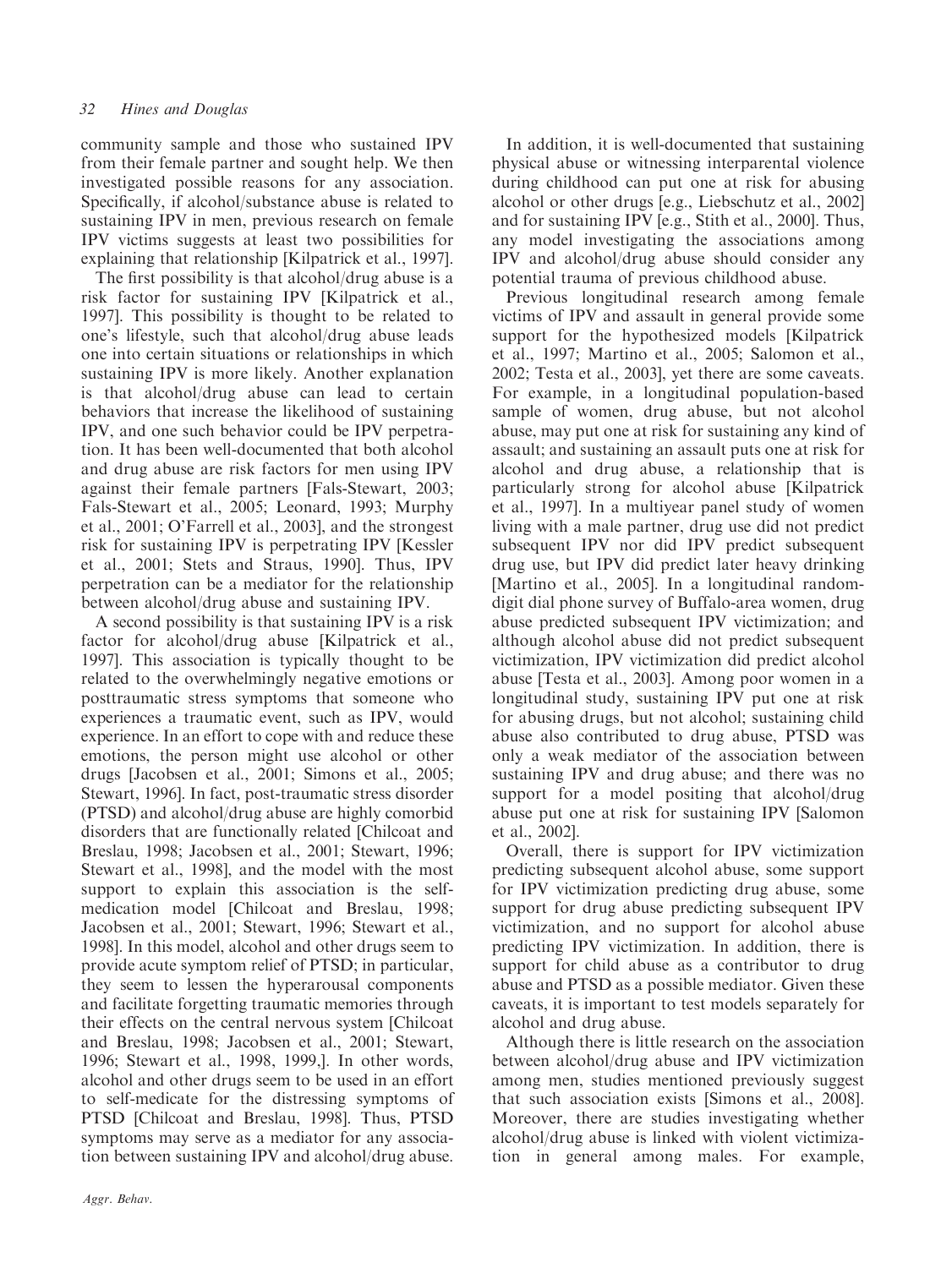in adolescent males, problem alcohol use is a risk factor for subsequent violent victimization as assessed with longitudinal data [Thompson et al., 2008], and cross-sectional studies show that experiencing a physical or sexual assault either within the home or in general is associated with subsequent drug abuse and that PTSD increases the risk of drug abuse [Kilpatrick et al., 2000]. In addition, among male college students, sustaining a sexual assault is associated with a subsequent increased risk of using alcohol or drugs [Amos et al., 2008]. Given these findings, it is important to further investigate these associations among men who sustain IPV.

# Intimate Terrorism vs. Common Couple Violence

In addition to studying these associations among men who sustain IPV, it is also important to investigate whether these associations may differ among men who represent two different types of IPV: intimate terrorism (IT) and common couple violence (CCV). According to Johnson [Johnson, 1995, 2006; Johnson and Ferraro, 2000], IT is a type of IPV that is characterized by frequent and severe physical IPV and controlling behaviors, and has traditionally been used to describe and is consistent with samples of battered women seeking shelter. He labeled the IPV found in community and population-based samples CCV, which is characterized by low-level (e.g., slapping, pushing), low-frequency violence in a couple where both members are about equally violent; this IPV is not part of an overall pattern of control of one partner over the other, but is the result of a conflict ''getting out of hand.''

This study utilizes both ''help-seeking'' and ''community'' samples of men with regard to IPV. The help-seeking sample is comprised of men who sustained IPV from their female partners and sought help of some sort; the community sample is comprised of a convenience sample of men recruited from the community to participate in a study on how men and women get along. In a previous analysis that focused on describing the IPV in these two samples [Hines and Douglas, 2010], we found that the help-seeking sample conformed to Johnson's [1995, 2006; Johnson and Ferraro, 2000] definition of IT; the frequency of physical IPV the men sustained was comparable to the frequency with which shelter samples of battered women sustained physical IPV [Giles-Sims, 1983; Johnson, 2006; McDonald et al., 2009; Okun, 1986; Straus, 1990]; the physical assaults were accompanied by high levels of controlling behaviors, severe psychological aggression, and physical injuries. Moreover, the overwhelming majority of the physical arguments were reportedly initiated by the female partner [Hines and Douglas, 2010].

On the other hand, the 16% of the men in our community sample who sustained physical IPV conformed to Johnson's [1995, 2006; Johnson and Ferraro, 2000] conceptualization of CCV. These men reported that they and their female partners used low-level, low-frequency IPV at approximately the same rates, with an equal likelihood that either the man or his female partner hit first, and the aggression did not involve frequent and severe physical IPV or controlling behaviors [Hines and Douglas, 2010].

Johnson [1995] argues that such help-seeking and community samples are functionally different and should, therefore, have different patterns of predictors and consequences of IPV. For example, he would argue that the conceptual models outlined above would be different between the community and help-seeking samples of men. Therefore, although we will test the above models on both samples, we hypothesize that they will operate differently between them. Moreover, Johnson would argue that any potential consequences of IPV, such as alcohol/drug abuse, would be more severe among men in help-seeking samples vs. men in community samples, because their experiences of IPV are much more severe, and thus more traumatic. Therefore, in this study, we hypothesized that in comparison to men in the community sample who sustained either CCV or no violence, alcohol/drug abuse would be more severe among the men who sustained IT (i.e., the help-seeking sample). Previous analyses of these datasets did not focus on the associations between alcohol/drug abuse and the IPV these men experienced.

# METHOD

# Participants and Procedure

Two separate samples of male participants were recruited for this study: a help-seeking sample and a community sample. For both samples, the men had to speak English, live in the United States, and be between the ages of 18 and 59 to be eligible; they also had to have been involved in an intimate relationship with a woman lasting at least 1 month in the previous year. In addition, to be eligible for the help-seeking sample, the men had to have sustained a physical assault from their female partner within the previous year, and they had to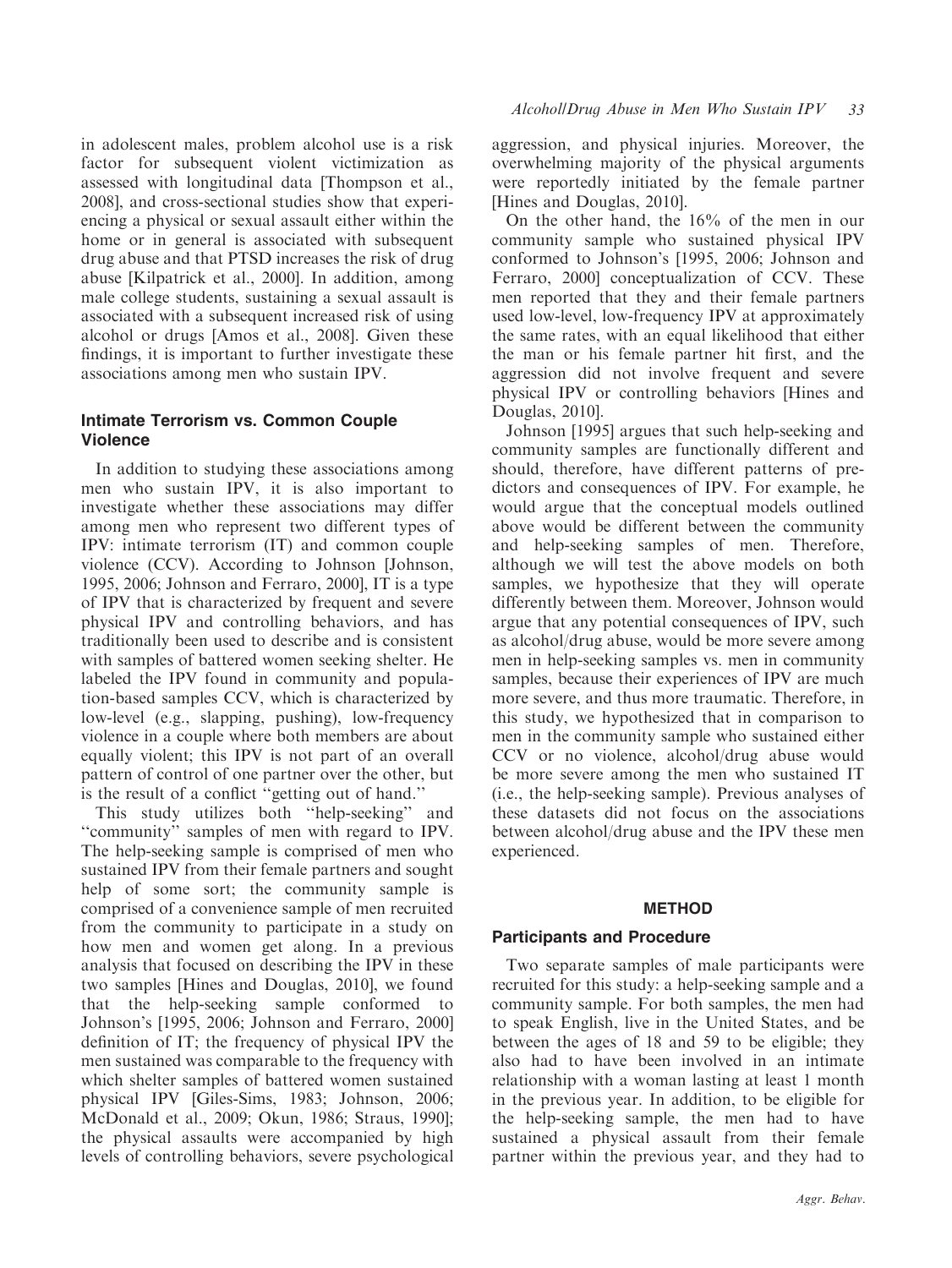have sought help/assistance for their partner's violence. Help/assistance was broadly defined and included seeking help from formal sources, such as hotlines, domestic violence agencies, the police, mental health and medical health professionals, lawyers, and ministers, to more informal helpseeking efforts, such as talking with friends and family members and searching the Internet for information on IPV or support groups for IPV victims in general or male IPV victims specifically.

The help-seeking sample of men  $(n = 302)$  was recruited from a variety of sources, including the Domestic Abuse Helpline for Men and Women (DAHMW; a U.S. national hotline specializing in male victims of domestic violence), and online websites, newsletters, blogs, and listservs that specialized in treatment of IPV, male victims of IPV, fathers' rights issues, divorced men's issues, men's health issues, and men's rights issues. Men who called the DAHMW seeking assistance and who met the eligibility criteria were invited to participate in this study either by calling a survey research center to complete the interview over the phone or by visiting the study website to complete an anonymous secure version of the study questionnaire online. Men who saw an advertisement for the study online were directed to the study website to complete the online version of the study. Screener questions regarding the study criteria were on the first page of the survey, and men who were eligible, given the stated criteria for the help-seeking sample, were allowed to continue the survey. Men who did not meet the eligibility requirements were thanked for their time and were redirected to an ''exit page'' of the survey. Sixteen men completed the interview over the phone; the remaining 286 completed it online. Demographics of the help-seeking sample can be found in Table I.

Participants also included 520 men from the community. Approximately half the community sample  $(n = 255)$  was recruited to participate in a phone version of the survey by a survey research center, using a random digit dialing technique and CATI administration. The interviewers attempted to reach each phone number on 15 different days, at different times of the day, and made call-back appointments whenever possible. They also made refusal conversion efforts when appropriate. Because of low response rates (8%) during the first 2 months, advanced letters were sent to potential participants informing them that they were randomly selected to participate in a study sponsored by the National Institutes of Health that was focusing on how men and women get along and

Aggr. Behav.

that they would be contacted within a week by a survey research center interviewer. The response rate for the participants who received an advanced letter was 15.5%. The overall response rate was 9.8%. The other half of the community sample  $(n = 265)$  was recruited through a panel of survey participants maintained by Survey Sampling, Inc. (SSI), to complete an online version of the same survey. Email invitations were sent to 16,000 male SSI panel members inviting them to participate in a study on how men and women get along. They were directed to an anonymous, secure, online version of the survey. The first page of the survey included screener questions testing for eligibility (i.e., between 18 and 59 years of age; in an intimate relationship with a woman lasting at least 1 month in the previous year). Eligible men were able to continue to the survey, whereas noneligible men were thanked for their time. The survey was closed after we met our target sample size of 265 men. Because data collection ceased when the target goal for the number of completed surveys was reached and we did not wait for all men who received invitations to complete the survey, response rates for the Internet sample cannot be reliably calculated. Demographic information on the full community sample  $(n = 520)$ can be found in Table I. Multivariate analyses indicated that the only differences between the phone and online community samples were that men in the phone sample had more social support, were less likely to score above a clinical cut-off for PTSD symptoms, and were more likely to have ever used drugs. There were no differences in IPV victimization or perpetration. Further information on the phone and online community samples that is beyond the scope of the current analysis can be found in Hines et al. [2010].

The methods for this study were approved by the boards of ethics at the participating institutions. All the men participated anonymously, were apprised of their rights as study participants, and gave their consent to participate before beginning the survey. Steps were taken to ensure their safety: at the completion of the survey, the participants were given information about obtaining help for IPV victimization and how to delete the history on their Internet web browser.

# Measures

Both the help-seeking and community samples were given the same core questionnaires regarding demographics, aggressive behaviors that they and their female partners may have used in the previous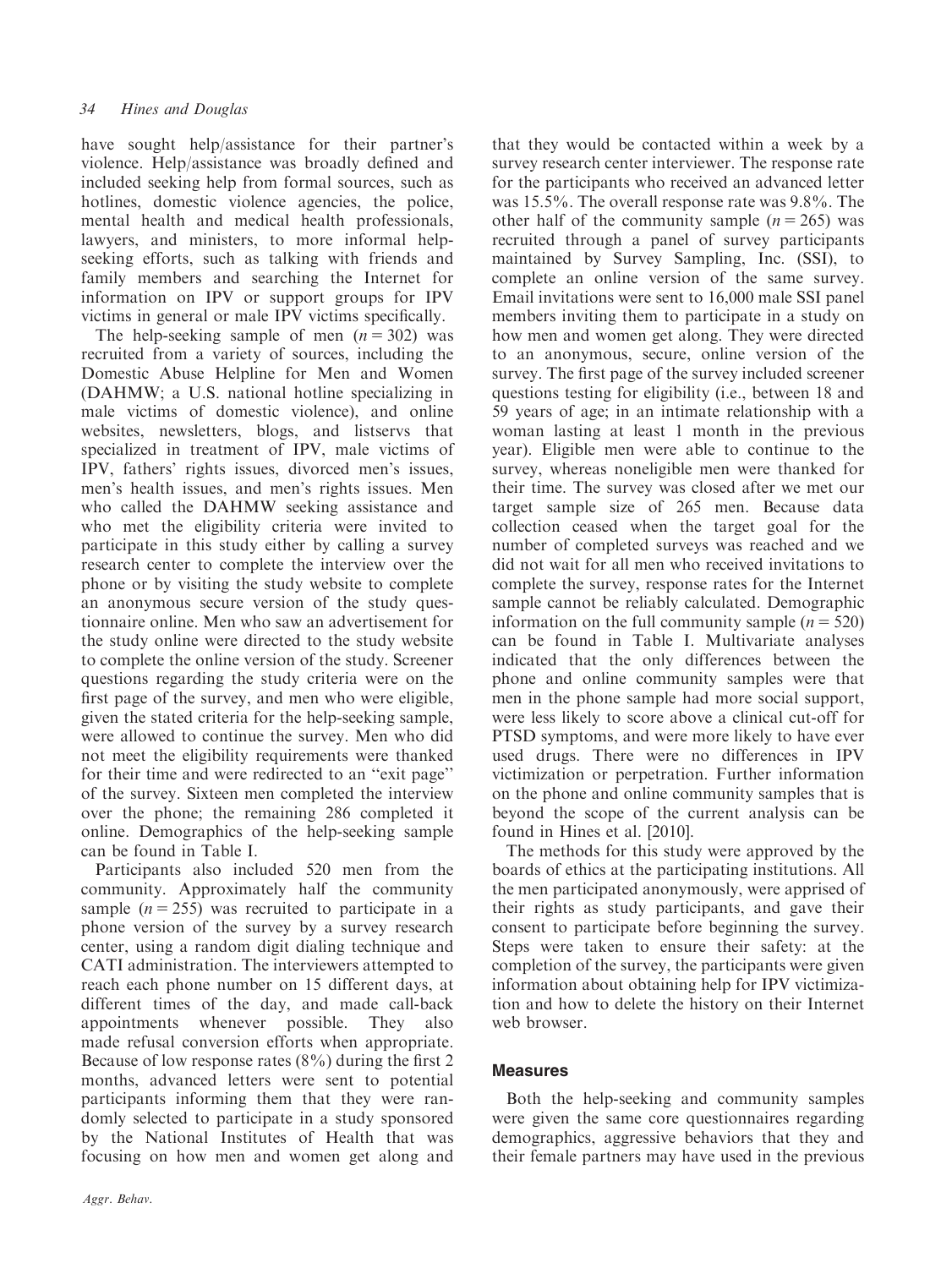|                                                              | Help-seeking sample $(n = 302)$ | Community sample $(n = 520)$ |               |
|--------------------------------------------------------------|---------------------------------|------------------------------|---------------|
|                                                              | $\%$ or M (SD)                  | $\%$ or M (SD)               | $\chi^2$ or t |
| Demographics                                                 |                                 |                              |               |
| Age (in years)                                               | 40.49 (8.97)                    | 43.68 (10.88)                | $4.52***$     |
| Education <sup>a</sup>                                       | 4.40 (1.56)                     | 4.04(1.72)                   | $3.13***$     |
|                                                              | $(n = 300)$                     | $(n = 514)$                  |               |
| Income (in thousands)                                        | \$50.44K (25.69)                | \$48.98K (26.13)             | 0.77          |
|                                                              | $(n = 296)$                     | $(n = 508)$                  |               |
| % white                                                      | 86.8                            | 84.8                         | 0.59          |
| % currently in a relationship                                | 56.3%                           | 95.8%                        | $193.70***$   |
| % with minor children                                        | 73.2%                           | 45.3%                        | $64.60***$    |
| Length of relationship (in months)                           | 97.90                           | 164.90                       | 8.93***       |
|                                                              | (82.06)                         | (131.01)                     |               |
| $\%$ sustaining IPV                                          |                                 |                              |               |
| % sustaining controlling behaviors                           | 93.4                            | 20.0                         | $412.20***$   |
| % sustaining severe psychological aggression                 | 96.0                            | 13.7                         | $526.31***$   |
| % sustaining physical aggression                             | 100.0                           | 16.3                         | 536.60***     |
| % sustaining injury in previous year                         | 78.5                            | 4.0                          | 491.56***     |
| Mean $#$ of acts of IPV sustained among those sustaining IPV |                                 |                              |               |
|                                                              | 42.62 (36.25)                   |                              | $11.64***$    |
| # of controlling acts in previous year                       | $(n = 282)$                     | 11.36(16.31)<br>$(n = 104)$  |               |
|                                                              |                                 |                              | $8.98***$     |
| # of severe psychological aggression acts in previous year   | 28.90 (26.20)                   | 9.13 (13.26)                 |               |
|                                                              | $(n = 290)$                     | $(n = 71)$                   | $7.27***$     |
| # of physically aggressive acts in previous year             | 46.72 (53.48)                   | 12.22 (33.29)                |               |
|                                                              | $(n = 302)$                     | $(n = 85)$                   |               |
| # of injuries sustained in previous year                     | 11.68(15.61)                    | 5.52(11.42)                  | $2.29*$       |
|                                                              | $(n = 237)$                     | $(n=21)$                     |               |
| $\%$ using IPV                                               |                                 |                              |               |
| % using controlling behaviors                                | 45.7                            | 11.5                         | $121.90***$   |
| % using severe psychological aggression                      | 40.1                            | 10.4                         | $100.44***$   |
| % using physical aggression                                  | 55.0                            | 13.8                         | $159.19***$   |
| % using injury in previous year                              | 26.2                            | 4.6                          | $80.90***$    |
| Mean # of acts of IPV used among those using IPV             |                                 |                              |               |
| # of controlling acts in previous year                       | 7.20 (8.99)                     | 12.29 (16.99)                | $2.19*$       |
|                                                              | $(n = 138)$                     | $(n = 60)$                   |               |
| # of severe psychological aggression acts in previous year   | 5.74 (8.59)                     | 6.07(14.49)                  | 0.19          |
|                                                              | $(n = 121)$                     | $(n = 54)$                   |               |
| # of physically aggressive acts in previous year             | 7.71 (14.25)                    | 8.68 (24.21)                 | 0.40          |
|                                                              | $(n = 166)$                     | $(n = 72)$                   |               |
| # of injuries partner sustained in previous year             | 5.19(6.40)                      | 6.96(12.01)                  | 0.69          |
|                                                              | $(n = 79)$                      | $(n = 24)$                   |               |
| Levels of PTSD symptoms and childhood aggression experienced |                                 |                              |               |
| PCL score                                                    | 46.56 (14.22)                   | 20.43 (8.28)                 | $29.19***$    |
| % sustaining child physical aggression                       | 46.8                            | 35.3                         | $10.65***$    |
| % witnessing IPV between parents                             | 21.5                            | 14.3                         | $7.03**$      |

#### TABLE I. Demographics, Intimate Partner Violence Sustained, PTSD, and Childhood Aggression Experiences

<sup>a</sup> Educational status: 1 = less than high school; 2 = high school graduate or GED; 3 = some college/trade school; 4 = 2-year college graduate; 5 = 4-year college graduate;  $6 =$ some graduate school;  $7 =$  graduate degree.  $*P < .05$ ;  $**P < .01$ ;  $***P < .001$ .

year, more detailed information regarding their last physical argument (if applicable), their mental health, and various risk factors. The help-seeking sample was given additional questions pertaining to their specific help-seeking experiences in an aggressive relationship and what prevents them from leaving the relationship. Only the questionnaires used in the current analyses will be described below.

Demographic information. Men were asked basic demographic information about both themselves and their partners, including age, race/ethnicity, personal income, education, and occupation. Men were also asked about the current status of their relationship, the length of their relationship with their partners, how long ago the relationship ended (if applicable), and how many minor children were involved in that relationship, if any.

Revised conflict tactics scales. The revised conflict tactics scales (CTS2) [Straus et al., 1996] was used to measure the extent to which the men in the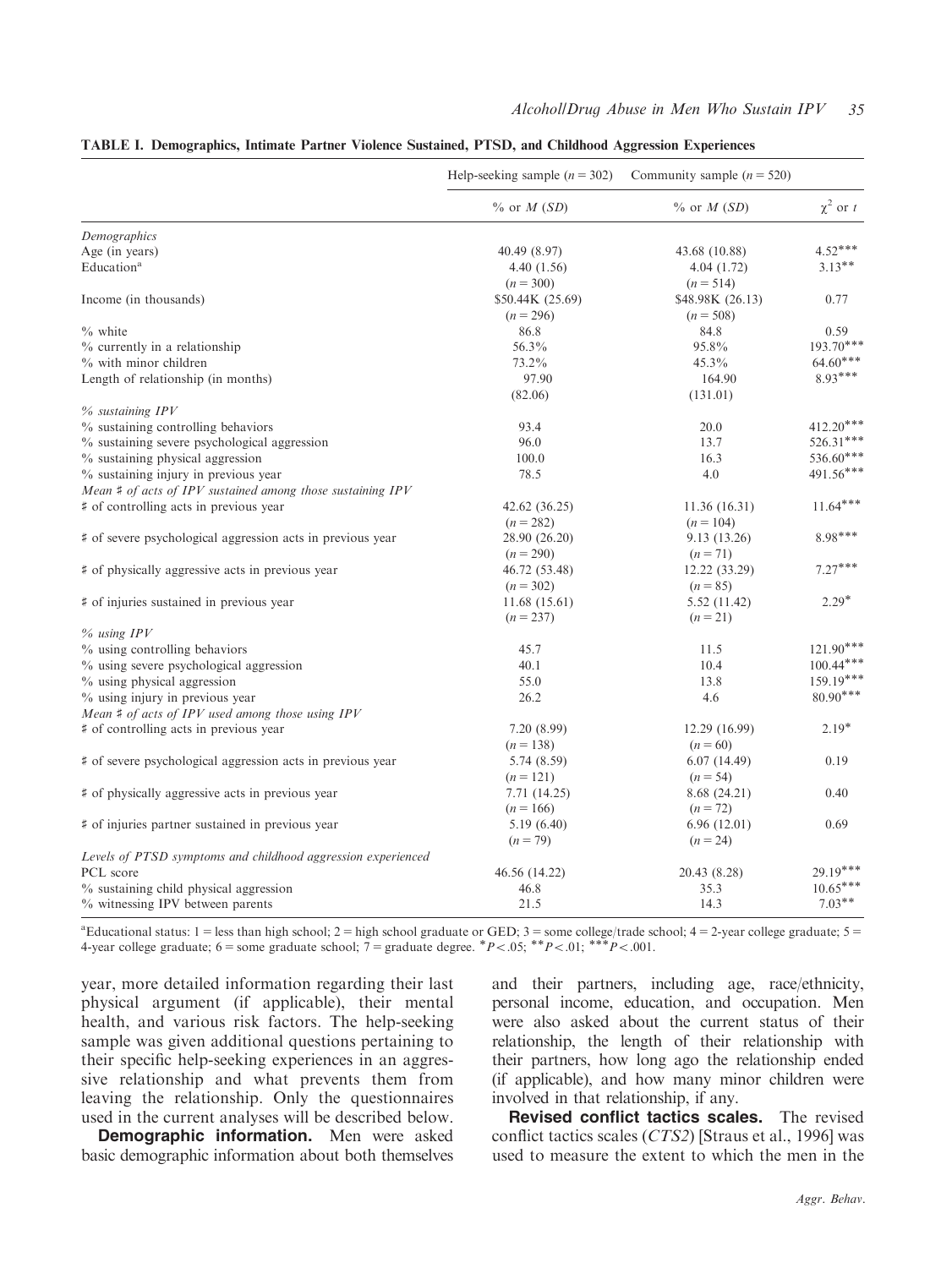study used and sustained psychological, physical, and sexual aggression, and injuries in their relationships. The items used for this study included five items assessing minor physical aggression (e.g., grabbing, shoving, slapping); seven items assessing severe physical aggression (e.g., beating up, using knife/gun) that were combined into a total physical aggression scale; and six items assessing injuries [e.g., having a small cut or bruise, broken bone, passing out). The eight CTS2 items regarding psychological aggression were supplemented with seven items from the Psychological Maltreatment of Women Inventory [Tolman, 1995]. To investigate the factor structure of this combined psychological aggression scale, a factor analysis that combined the two samples was conducted using the victimization items [see Hines and Douglas, 2010, for further details on this analysis). The factor analysis revealed that there were three subscales: Minor Psychological Aggression (e.g., insulting/ swearing, shouting/yelling, doing something to spite partner), Controlling Behaviors (e.g., not allowing to leave the house, monitoring time and whereabouts), and Severe Psychological Aggression (e.g., threatening to harm partner, intentionally destroying something belonging to partner). For this study, only the controlling behaviors and severe psychological aggression scales were used because they theoretically differentiate IT from CCV [Johnson, 1995].

Participants responded to items depicting each of the conflict tactics by indicating the number of times these tactics were used by the participant and his partner in the previous year. Participants indicated on a scale from 0 to 6 how many times they experienced each of the acts in the previous year,  $0 = 0$  times;  $1 = 1$  time;  $2 = 2$  times;  $3 = 3-5$ times;  $4 = 6{\text -}10$  times;  $5 = 11{\text -}20$  times; and  $6 =$  more than 20 times. These data were then transformed in order to obtain an approximate count of the number of times each act occurred in the previous year, using the following scale:  $0 = 0$  acts in previous year;  $1 = 1$  act in the previous year;  $2 = 2$ acts in the previous year;  $3 = 4$  acts in the previous year;  $4 = 8$  acts in the previous year;  $5 = 16$  acts in the previous year; and  $6 = 25$  acts in the previous year.

The CTS2 has been shown to have good construct and discriminant validity and good reliability, with internal consistency coefficients ranging from .79 to .95 [Straus et al., 1996]. Reliability statistics for these samples were .82 for both the Controlling Behaviors and Severe Psychological Aggression scales, .92 for the

Physical Aggression scale, and .68 for the Injury scale.

Abusive childhood experiences of the participant. Childhood abusive experiences were assessed using two questions that condensed the eight items from the violence socialization (VS) scale of the Personal and Relationships Profile [Straus et al., 1999]. Participants indicated the extent to which they agreed or disagreed  $(1 =$  strongly disagree,  $4 =$ strongly agree) with each statement: ''When I was less than 12 years old, I was spanked or hit a lot by my mother or father'' (sustaining child physical aggression), and ''When I was a kid, I saw my mother or father kick, punch, or beat up their partner'' (witnessed interparental IPV). Reports of the psychometric properties of the full VS scale indicate adequate validity and an overall  $\alpha$  of .73 [Straus and Mouradian, 1999].

Posttraumatic stress symptoms. The PTSD Checklist (PCL) [Weathers et al., 1993] is a 17-item self-report measure of the severity of PTSD symptomology. Items reflect three symptom clusters: reexperiencing, numbing/avoidance, and hyperarousal. Consistent with the concept of PTSD and per the instructions of the PCL, questions were anchored to one potentially traumatic event: participants were asked to think about their worst argument with their female partner, and then indicate the extent to which they were bothered by each symptom in the preceding month using a 5-point scale  $(1 = not at all, 5 = extremely)$ . The items were then summed to create a continuous measure of PTSD symptoms. One item, ''Feeling as if your future will somehow be cut short,'' was not included in the survey because participants reported that they did not understand the item during pilot testing of the instrument. The PCL has been validated for use in both combat and civilian populations and the civilian version was used for this study. The PCL has been shown to have excellent reliability [Weathers et al., 1993] and strong convergent and divergent validity [Blanchard et al., 1996; Ruggiero et al., 2003]. For these samples, the  $\alpha$  was .97.

Alcohol and drug abuse. Alcohol and drug abuse were measured using a scale developed for the National Women's Study to assess the association between IPV victimization and alcohol/drug abuse among female victims [Kilpatrick et al., 1997]. The scale included up to 19 items asking respondents about their use and abuse of alcohol and illicit drugs (i.e., marijuana, cocaine, methamphetamines, crack, LSD, heroin, or other such drug) in their lifetimes and in the past year, and included items regarding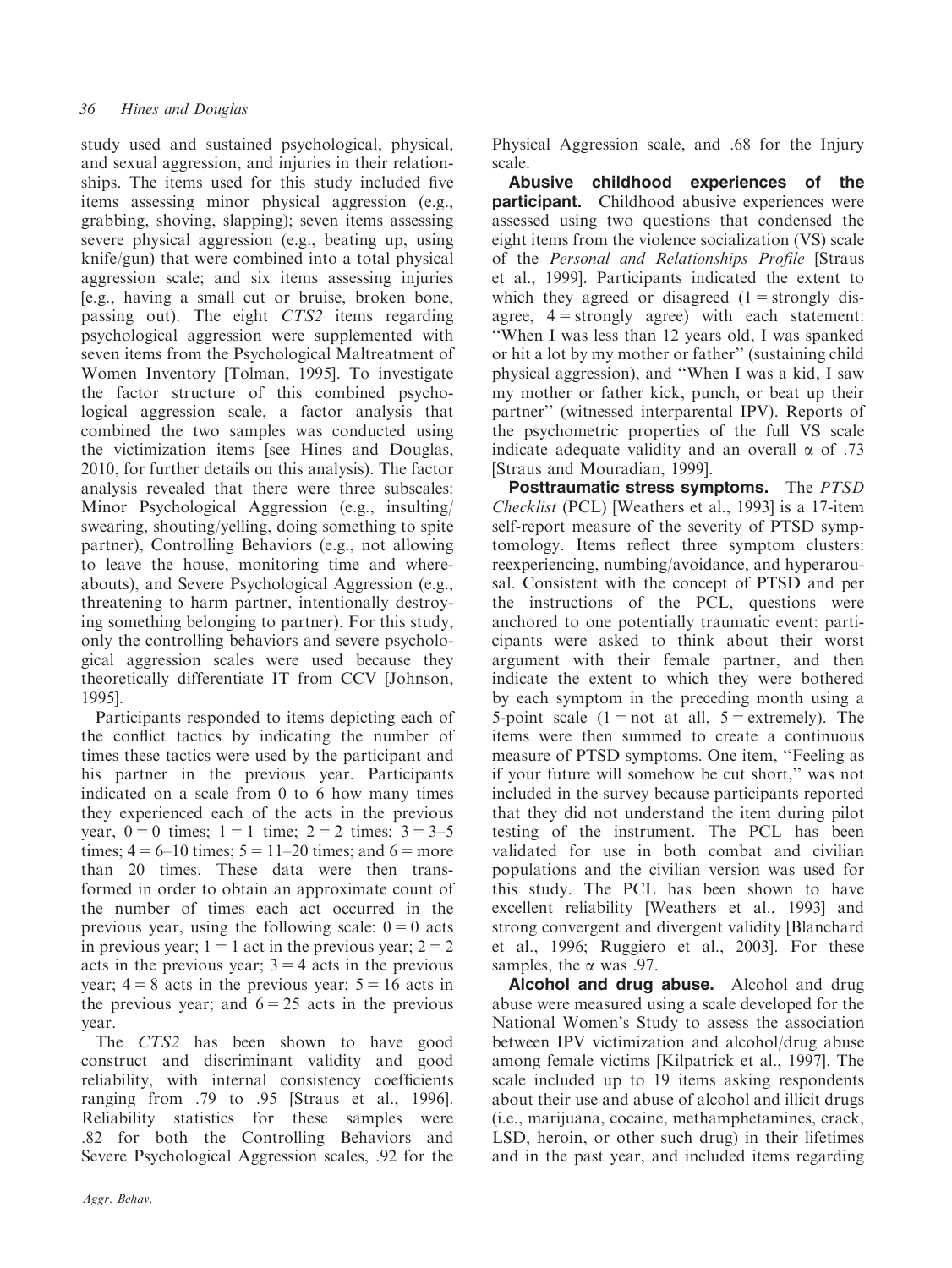negative experiences resulting from alcohol abuse. Consistent with Kilpatrick et al.'s [1997] guidelines for scoring this scale, we measured alcohol abuse within the past year by two indicators that approximated the diagnostic criteria for the Diagnostic and Statistical Manual of Mental Disorders IV [American Psychiatric Association, 1994]: (1) participants who answered affirmatively to any of the six questions on negative experiences (e.g., getting in trouble with the police or a boss) within the past year because of alcohol were classified as meeting the criteria for alcohol abuse in the past year, and (2) frequency of intoxication within the past year: participants were asked to indicate how frequently they were intoxicated in the past year on a scale from  $0 =$  never to  $7 =$  every day/almost every day.

Similarly, according to the guidelines established by Kilpatrick et al. [1997], drug abuse was measured by two indicators that approximate the frequency of usage considered significant by the Diagnostic Interview Schedule substance abuse screen [Robins et al., 1988]: (1) if participants indicated they used any illegal drugs more than four times in the past year, they were considered nonexperimental users/drug abusers, and (2) actual frequency of drug use within the past year from  $0 =$  never to  $3 =$  more than ten occasions. This scale has demonstrated excellent construct validity [Kilpatrick et al., 1997].

#### **RESULTS**

Table I presents the demographics of the helpseeking and community samples, and descriptive information for all predictor, mediator, and outcome variables. A full discussion of these samples can be found in previous analyses of this dataset [e.g., Hines and Douglas, 2010].

### Hypothesis 1: Differences in Proposed Conceptual Models

Bivariate correlations among IPV and alcohol/drug abuse. To test Hypothesis 1, we first performed a series of correlational analyses on the alcohol/drug abuse and IPV variables (Table II). For each sample separately, we correlated the frequency with which the participants sustained all four forms of IPV with the four alcohol/drug abuse variables: alcohol abuse in the past year, frequency of intoxication in the past year, drug abuse in the past year, and frequency of drug use in the past year. As shown,

| <b>TABLE II. Bivariate Correlations Among Sustained</b>  |                          | IPV and Alcohol/Drug Abuse for Both Samples |                            |          |                          |                                       |                        |                |
|----------------------------------------------------------|--------------------------|---------------------------------------------|----------------------------|----------|--------------------------|---------------------------------------|------------------------|----------------|
|                                                          |                          | Help-seeking sample $(n = 302)$             |                            |          |                          | Community sample $(n = 520)$          |                        |                |
|                                                          | Controlling<br>behaviors | psychological<br>aggression<br>Severe       | aggression<br>Physical     | Injuries | Controlling<br>behaviors | psychological<br>aggression<br>Severe | aggression<br>Physical | Injuries       |
| Alcohol use/abuse                                        |                          |                                             |                            |          |                          |                                       |                        |                |
| Abused alcohol in past year                              | $\frac{8}{2}$            | $-0.03$<br>$-0.08$                          | $-0.5$                     | $-0.4$   | $.18***$                 | $.14***$                              | $16***$                | $.12***$       |
| Frequency of intoxication in past year<br>Drug use/abuse | $_{\rm \odot}$           |                                             | $\widetilde{\mathfrak{S}}$ |          | $1^*$                    | $12***$                               | $.24***$               | $.18***$       |
| Abused drugs in past year                                |                          | $\overline{-}$                              | $-0.06$                    | $-.02$   | $.21***$                 | $13**$                                | $13***$                | $\overline{a}$ |
| Frequency of drug use in past year                       |                          | $-.12*$                                     | $-0.5$                     | $-0.5$   | $.25***$                 | $17***$                               | $.18***$               | $\overline{0}$ |
| * $P < 0.05$ , ** $P < 0.1$ , *** $P < 0.01$ .           |                          |                                             |                            |          |                          |                                       |                        |                |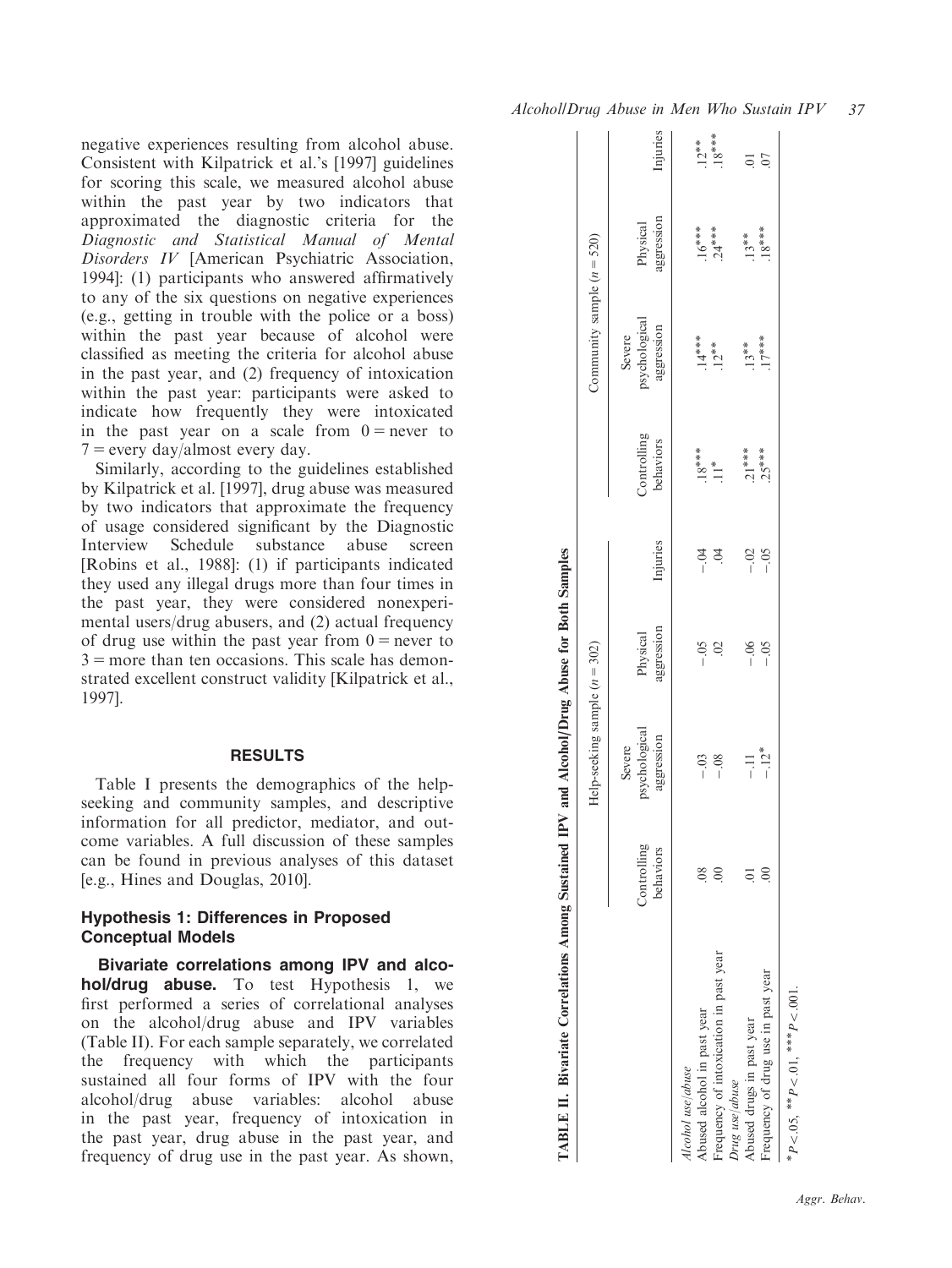there was only one significant association for the help-seeking sample, and it was in the opposite direction hypothesized. For the community sample, all but two of the associations were significant. The results indicate that there is a dose–response relationship between alcohol/drug abuse and sustaining IPV for the community sample, but not the help-seeking sample.

Path models. Because only the community sample showed associations among alcohol/drug abuse and sustaining IPV, we then investigated the hypothesized path models for the community sample only  $(Fig. 1)$ .<sup>1</sup> In the interest of parsimony, we combined the scores on the two childhood physical aggression measures (sustaining child physical aggression and witnessing interparental IPV) into a variable called Child Maltreatment. For sustaining IPV, we only used the frequency with which they sustained physical aggression because CCV, the type of IPV that occurs among a minority of couples in a community sample, is not theoretically tied to controlling behaviors and severe psychological aggression [1995, 2006; Johnson and Ferraro, 2000]. Finally, for the alcohol and drug abuse variables, we used the frequency of intoxication and frequency of drug use in the past year variables, respectively, to have continuous outcome measures for our path modeling.

As indicated, in the first model, we hypothesized that child maltreatment would predict alcohol/drug abuse, which would then predict sustaining IPV in adulthood; this latter association would be partially mediated by the use of IPV. In the second model, we predicted that child maltreatment would predict sustaining IPV, which would then predict alcohol/ substance abuse, and this latter association would be partially mediated by levels of PTSD symptoms. These full models were tested for alcohol and drug abuse separately, and each model was evaluated using four fit measures— $\chi^2$ , RMSEA, NFI, and GFI—as recommended by Tabachnik and Fidell [2006]. This method ensures a model fit is tested





*Model 2: Sustained IPV Predicts Alcohol/Drug Abuse* 



Fig. 1. Hypothesized path models for the associations between alcohol/ drug abuse and sustaining IPV among community sample only. Model 1: alcohol/drug abuse predicts sustaining IPV. Model 2: sustained IPV predicts alcohol/drug abuse.

from several different perspectives [Meyers et al., 2006]. Nonsignificant paths were pruned one at a time until an excellent fitting model was achieved. This end model was compared with the original model on their AIC and ECVI; smaller AIC values represent better fitting models and smaller ECVI values represent the greatest potential for replication [Byrne, 2010].

Within the community sample, five cases  $(0.1\%)$ were removed because of incomplete data on the child maltreatment measures. For the frequency of drug usage variable, two cases (0.4%) were missing and replaced with the mean on that variable. For the frequency of intoxication variable, seven cases (1.4%) were missing and replaced with the mean on that variable. For physical aggression used, there was one extreme outlier that was replaced with a value that was one act higher than the next closest value, as per Tabachnik and Fidell [2006]. Similarly, for physical aggression sustained, there were two extreme outliers that were replaced with values that were one and two acts higher than the next closest value. Models were tested both with and without the outliers replaced and there were some slight differences in the path estimates (but no differences in model fits or significance of path estimates); therefore, the results for the models with the outliers replaced are presented.

Initially, the full model for each analysis was evaluated for its adherence to the assumption of

<sup>&</sup>lt;sup>1</sup>To be certain, we did run the same models with the help-seeking sample as we did with the community sample. As expected, none of the models were good fits to the data, even when nonsignificant parameters were pruned. In fact, for the models where we were using alcohol/drug abuse to predict IPV victimization, the only significant paths were from IPV perpetration to IPV victimization, and for the models where we predicted alcohol/drug abuse from IPV victimization, the only significant paths were from IPV victimization to levels of PTSD symptoms and from levels of PTSD symptoms to drug abuse.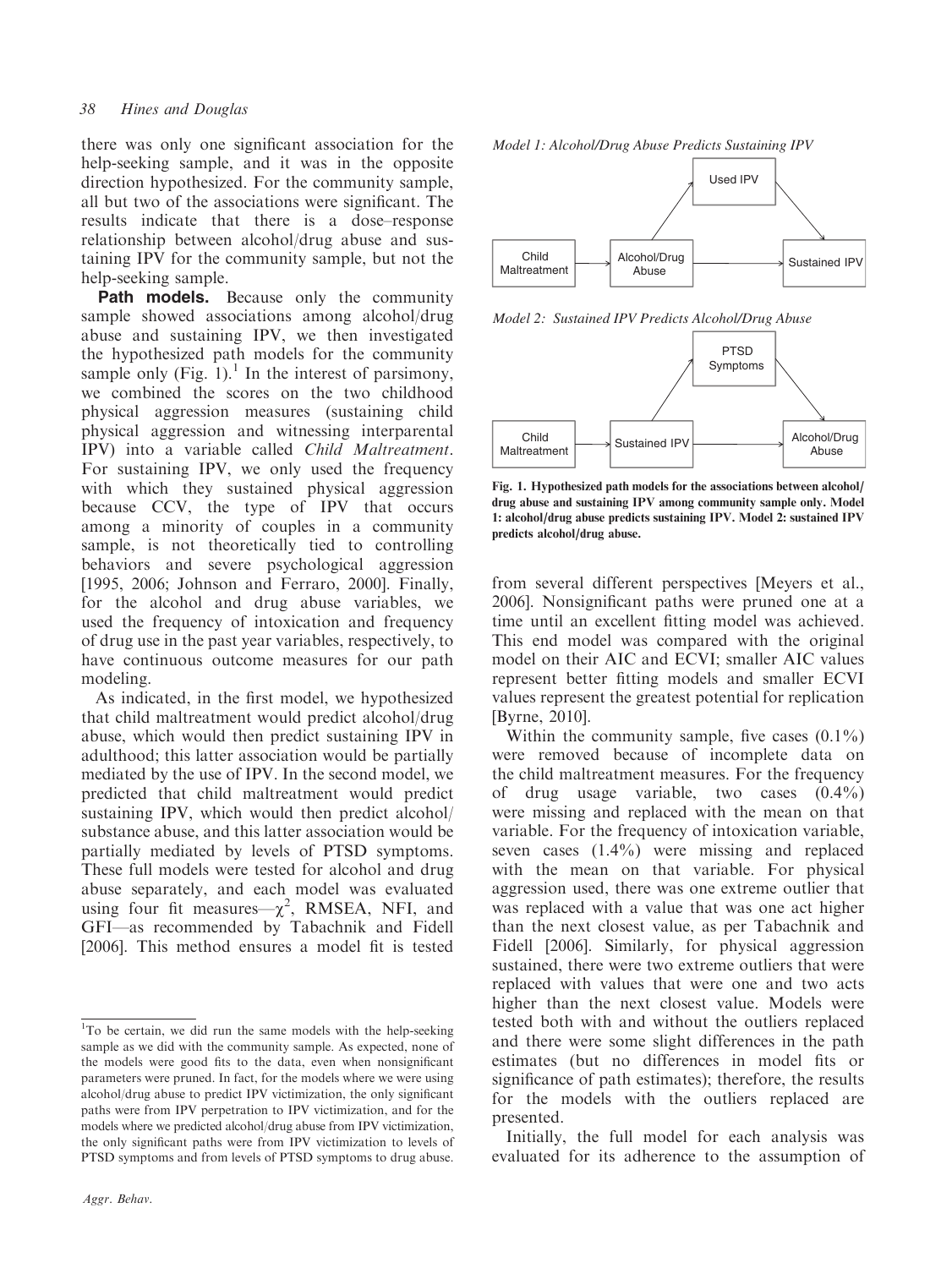multivariate normality. Mardia's [1970, 1974] normalized estimate of multivariate kurtosis equaled 258.39 for the model where alcohol abuse predicted IPV victimization, 98.89 for the model where IPV victimization predicted alcohol abuse, 271.65 for the model where drug abuse predicted IPV victimization, and 109.18 for the model where IPV victimization predicted drug abuse. All these values are well above the standard cut-off of 5 and indicated nonnormal distributions [Bentler, 2005]. Therefore, we employed the bootstrapping procedure for estimating standard errors and reducing bias in our estimates of parameters and their significance. Although not without its limitations, bootstrapping is a procedure that is routinely used when estimating path models with nonnormal data [Byrne, 2010].

For alcohol abuse predicting IPV sustained, the full hypothesized model achieved a moderate-to-good fit to the data  $(\chi^2 \quad (2) = 12.27, \quad P = .002; \quad \text{NFI} = 0.96;$  $GFI = 0.99$ ; RMSEA = .10, AIC = 28.27, ECVI = .06). The final parsimonious model achieved an excellent fit:  $\chi^2$  (1) = 0.05, P = .82; NFI = 1.00;  $GFI = 1.00$ ; RMSEA = .00, AIC = 12.00, ECVI = .02. This final model represents a significant improvement in the  $\chi^2$  fit of the model ( $\Delta \chi^2$  (1) = 12.23, P = .0005), and the parameter estimates for this model are shown in Figure 3. Child maltreatment dropped out of the model and the influence of alcohol intoxication on sustaining IPV was fully mediated by the use of IPV. Overall, this model explained 42.5% of the variance in sustaining physical IPV.

The full model for sustaining IPV predicting alcohol abuse also achieved a moderate-to-good fit  $(\chi^2 \quad (2) = 7.36, \quad P = .03; \quad NFI = 0.90; \quad GFI = 0.99;$ RMSEA = .07,  $AIC = 23.36$ ,  $ECVI = .05$ ). After nonsignificant paths were removed one-by-one, the final model, shown in the bottom half of Figure 2, achieved an excellent fit  $(\chi^2 \ (1) = 0.10, P = .76;$  $NFI = 0.99;$  GFI = 1.00; RMSEA = .00, AIC = 10.10,  $ECVI = .02$ ). This reduced model was a significant improvement over the full model  $(\Delta \chi^2)$  (1) = 7.26, P = .007), but explained only 4% of the variance in alcohol abuse. Overall, the model shows that sustaining IPV has direct influences on both frequency of alcohol intoxication and the level of PTSD symptoms, but that the level of PTSD symptoms does not serve as a mediator between sustaining IPV and alcohol intoxication.

To determine whether the final model predicting sustaining IPV from alcohol abuse was a better fit than the final model predicting alcohol abuse from sustaining IPV, we compared the two models' AICs and ECVIs. There were no differences in the ECVIs. The final model where alcohol intoxication predicted sustaining IPV had a slightly lower AIC than the final model where sustaining IPV predicted alcohol abuse; therefore, it was concluded that the best fitting model was one where alcohol intoxication predicts sustaining IPV. In addition, the differences in the percent of variance explained



Fig. 2. Final models for the association among alcohol abuse and sustaining IPV among community sample only,  $**P < .001$ .



Fig. 3. Final models explaining associations among drug abuse and sustaining IPV among community sample only,  $*P < .01$ ,  $*P < .01$  $*$  $P < 01$  $***P<.001$ .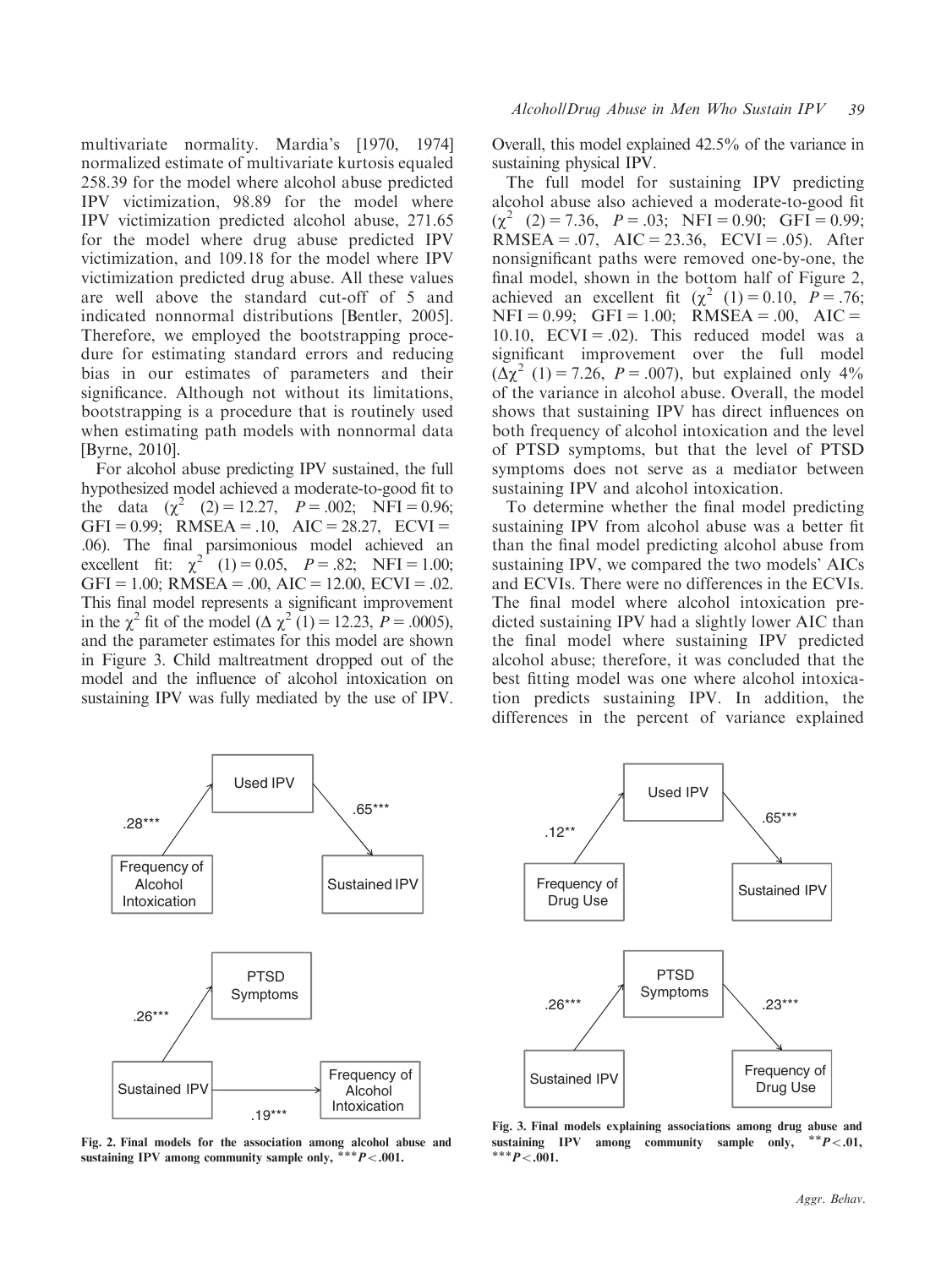(41 vs. 4%) provide further evidence that the model where alcohol intoxication predicts sustaining IPV is a better model.

The full model investigating drug abuse as a predictor of sustaining IPV achieved a moderateto-good fit of the data ( $\chi^2$  (2) = 11.63, P = .003;  $NFI = 0.96$ ;  $GFI = 0.99$ ;  $RMSEA = .10$ ,  $AIC =$ 27.63, ECVI = .05). After removing the nonsignificant paths one at a time, the final model achieved a goodto-excellent fit  $(\chi^2 (1) = 2.94, P = .09; NFI = 0.99;$ GFI =  $0.99$ ; RMSEA =  $.06$ , AIC = 12.94,  $ECVI = .02$ ). This reduced model was a significant improvement over the full model ( $\chi^2$  (1) = 8.69,  $P = .003$ ), and showed that using IPV served as a full mediator of the relationship between frequency of drug use and sustaining IPV (Fig. 3). This model explained 42% of the variance in physical IPV sustained.

The full model predicting drug abuse from sustaining IPV was a moderate fit to the data  $(\chi^2 \quad (2) = 7.52, \quad P = .02; \quad NFI = 0.91; \quad GFI = 0.99;$ RMSEA = .07, AIC = 23.52, EDVI = .05). The final model, also displayed in Figure 3, was a good-toexcellent fit  $(\chi^2 \ (1) = 3.11, P = .08; NFI = 1.00;$ GFI =  $0.99$ ; RMSEA =  $.06$ , AIC = 13.11,  $ECVI = .023$ ), and was a significant improvement over the full model  $(\Delta \chi^2 (1) = 4.41, P = .04)$ . This model explained 5% of the variance in drug abuse, and showed that the level of PTSD symptoms was a full mediator between sustaining IPV and frequency of drug use.

To determine whether the final model predicting sustaining IPV from drug abuse was a better fit than the final model predicting drug abuse from sustaining IPV, we compared the two models' AICs and ECVIs. There were no differences in the ECVIs. The final model where drug abuse predicted sustaining IPV had a lower AIC than the final model where sustaining IPV predicted drug abuse; therefore, it was concluded that the best fitting model was one where drug abuse predicts sustaining IPV. In addition, the difference in the percent of variance explained (42 vs.  $5\%$ ) provides further evidence that the model where drug abuse predicts sustaining IPV is a better model.

# Hypothesis 2: Differences Among IT, CCV, and No Violence Groups in Alcohol and Drug Abuse

To test our second hypothesis, we divided the community sample into those who sustained IPV (CCV group) and those who sustained no IPV; the help-seeking sample was an indicator of IT. These divisions were in line with our previous analyses that established the no violence, IT, and CCV groups [Hines and Douglas, 2010].<sup>2</sup> We then performed  $\chi^2$ and ANCOVA analyses to investigate whether there were significant differences among the three groups in the variables assessing alcohol and drug abuse and the percentage of men meeting the criteria for alcohol and drug abuse.

As shown in Table III, the no IPV group was the group least likely to have abused alcohol in the past year. The IT group was significantly more likely to have abused alcohol than the no IPV group, but the CCV group had the highest rates of alcohol abuse in the past year. Similarly, the CCV group reported intoxication in the past year significantly more frequently than either the no IPV or IT groups, who were not different from each other in reported intoxication frequency within the past year. For drug abuse, the no IPV group had the lowest rates and frequency within the past year. Both the IT and

 ${}^{2}$ A full description of how we determined that the help-seeking sample was a sample of IT victims can be found in Hines and Douglas (2010). Briefly, we did a series of comparisons between the help-seeking and community samples in the rates and frequencies of physical IPV, controlling behaviors, severe psychological IPV, and injuries reported by the male participants, to test Johnson's conceptualization of IT that it is physical IPV in the context of controlling behaviors and severe psychological IPV, whereas CCV is characterized by low-level mutual physical IPV without the same level of controlling behaviors as in IT. In comparison to the male help-seekers, the female partners of men in the help-seeking sample had significantly higher rates of all types of IPV, and just among those men and women who engaged in physical and psychological IPV, the female partners used 5–6 times the frequency of physical IPV, severe psychological IPV, and controlling behaviors. The helpseeking men also had significantly higher rates of injuries than their female partners, and among those men and women who sustained injuries, the men were injured at approximately twice the frequency. Finally, the frequency with which men sustained violence in the previous year (46.72 acts) is comparable to the frequency of violence sustained in samples of battered women (between 15 and 68 acts per year). Patterns of IT were also found when we compared the helpseeking with the community sample. In comparison to the female partners of community men, the female partners of help-seeking men engaged in significantly higher rates and frequency of all types of IPV: they were 54 (controlling behaviors) to 407 (minor physical IPV) times more likely to use IPV. Among just those women who used IPV, the female partners in the help-seeking sample had significantly higher frequencies of IPV, ranging from about 1.5 times (severe physical IPV) to more than 3.75 times (controlling behaviors, total physical IPV) the frequency of IPV than female partners in the community sample. Moreover, the men in the help-seeking sample were injured at higher rates and frequencies—they were close to 90 times more likely to have sustained an injury in the past year, and when comparing just those men who were injured, men in the helpseeking sample had about twice the frequency of injuries. Finally, the female partners in the help-seeking sample were significantly more likely to have used physical IPV first, in both the last physical argument (97 vs. 56.9%) and ever (91.7 vs. 53.0%).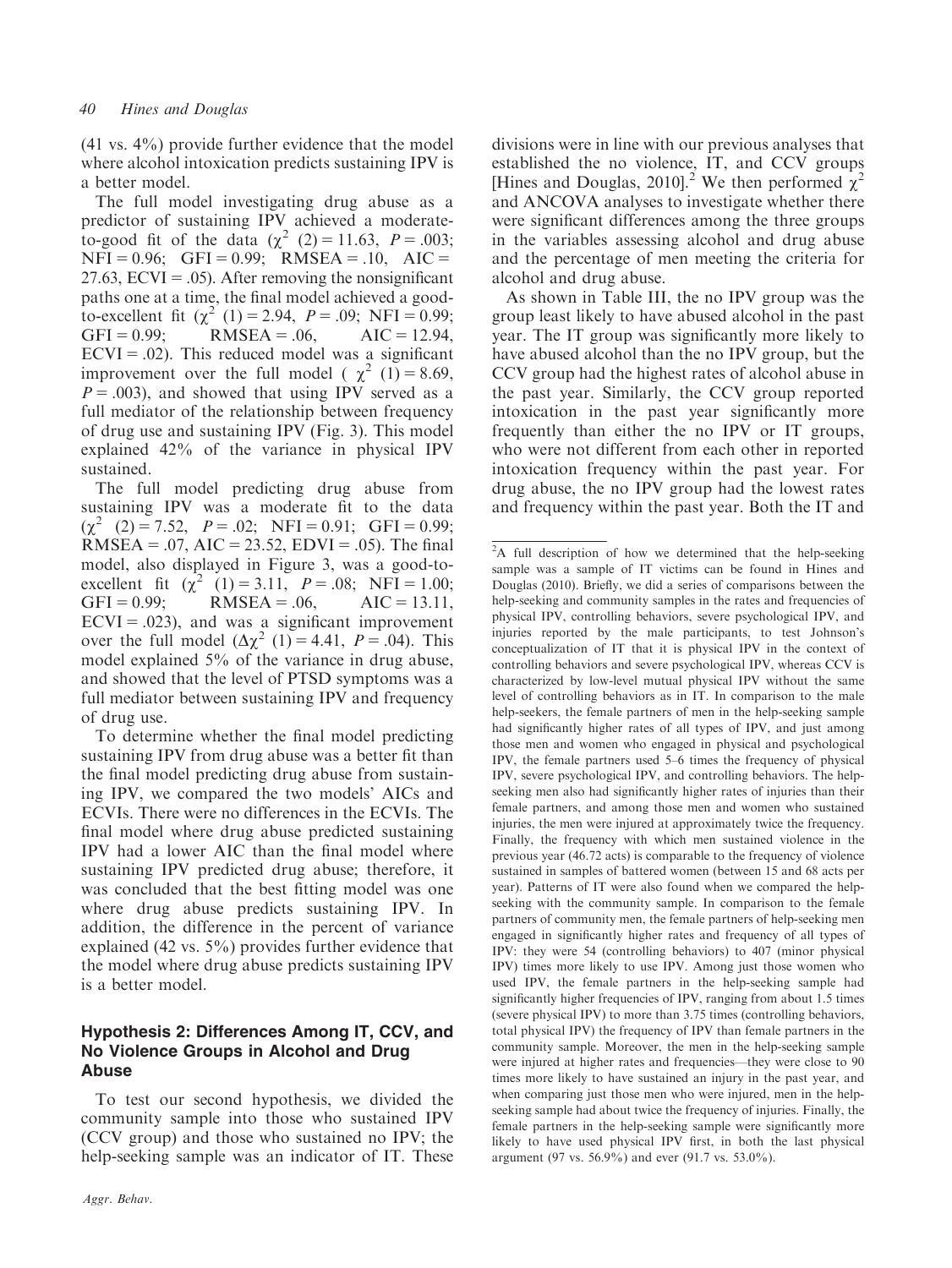|                                                                                                    | No violence $\%$ or M (SD)                           | CCV $\%$ or M (SD)                                      | IT $\%$ or M (SD)                                  | F or $\gamma^2$ (df)                                    | $n^2$ |
|----------------------------------------------------------------------------------------------------|------------------------------------------------------|---------------------------------------------------------|----------------------------------------------------|---------------------------------------------------------|-------|
| Abused alcohol in past year<br>Frequency of intoxication in past year<br>Abused drugs in past year | $11.5^{\rm a}$<br>$0.76$ $(1.35)^{a}$<br>$5.3^{a,b}$ | $30.6^{\rm a}$<br>1.80 $(2.16)^{a,b}$<br>$15.3^{\rm a}$ | 17.9 <sup>a</sup><br>1.00 $(1.46)^b$<br>$11.6^{b}$ | $21.00***$ (2)<br>$11.33***$ (2, 794)<br>$14.29***$ (2) | .03   |
| Frequency of drug use in past year                                                                 | $0.20 (0.65)^{a,b}$                                  | $0.51(1.06)^a$                                          | $(0.43 (0.90)^b)$                                  | $8.24***$ (2, 783)                                      | .02   |

TABLE III. AN(C)OVA and  $\gamma^2$  Results on the Differences Among IPV Groups in Alcohol/Drug Abuse

Means in the same row sharing superscripts are significantly different from each other. For frequency of intoxication, means in the same row sharing superscripts are significantly different from each other after controlling for age and presence of children. For frequency of drug use, means in the same row sharing superscripts are significantly different from each other after controlling for age, presence of children, and educational level. For ANCOVA results, unadjusted means are presented and Tamhane post hoc tests (because they correct for heterogeneity of a property of a property of a property of a property of a property of a property o variance) were used to identify the locus of any significant differences. CCV, common couple violence; IT, intimate terrorism.  $\dot{\phantom{a}}$  $*P < .001$ .

CCV groups had significantly higher rates and frequencies of drug abuse in comparison to the no IPV group, but they were not different from each other on either measure of drug abuse.

#### **DISCUSSION**

The purpose of this study was to investigate the associations and possible mediators between alcohol/drug abuse and sustaining IPV among two samples of men: a help-seeking sample that sustained IT and a community sample, 16% of which sustained CCV. Our study showed support for the hypothesis that the predictors and mediators of any associations among sustaining IPV and alcohol/drug abuse would differ among the two samples; however, only the community sample conformed to any of the proposed models. Moreover, our study showed mixed support for the hypothesis that sustaining more severe types of IPV would be associated with higher levels of alcohol/ drug abuse because the experience would be more traumatic.

# Alcohol Abuse

Overall, and consistent with Simons et al. [2008], there was support for the hypothesis that sustaining IPV would be associated with higher levels of alcohol abuse. However, contrary to our prediction, the men who experienced CCV had the highest levels of alcohol abuse and frequency of intoxication within the past year. In addition, although in comparison to men who sustained no IPV, men who experienced IT had higher levels of alcohol abuse within the past year and they did not report a greater frequency of intoxication.

Men who experience CCV would be in relationships in which the incidence and frequency of all types of IPV would be about equal between them and their female partners [Johnson, 1995, 2006; Johnson and Ferraro, 2000], as was the case with the men in the community sample [Hines and Douglas, 2010]. Therefore, the reason that the CCV group had the highest levels of alcohol abuse and intoxication could lie in the fact that, perhaps in men, alcohol abuse is more predictive of the use of IPV rather than sustaining IPV. This is supported by the fact that in the help-seeking sample there were no associations between sustaining IPV and either alcohol abuse or intoxication. In addition, our best fitting path model for the men in the community sample showed that the association between alcohol intoxication and sustaining IPV was fully mediated by the men's use of IPV. This finding supports Kilpatrick et al.'s [1997] theory that perhaps alcohol abuse is a risk factor for sustaining IPV because alcohol abuse leads one into certain situations or relationships, or leads one to behave in a certain way, in which sustaining IPV is more likely. Thus, it seems that for the community men, alcohol intoxication led them to use IPV, which then led to them sustaining IPV from their partners, perhaps in retaliation or self-defense.

We tested an alternative explanation to this hypothesis (results not shown), in which we hypothesized that the association between alcohol intoxication and using IPV would be mediated by sustaining IPV. In this situation, alcohol intoxication would lead to the man sustaining IPV, which would then lead to him using IPV, perhaps in retaliation or self-defense. This model proved to be a poor fit to the data  $(\chi^2 \t(1) = 23.45, P < .001, NFI = 0.93, GFI = 0.97,$  $RMSEA = .21$ ). Thus, it seems that alcohol intoxication has little to do with directly predicting men's victimization from IPV, but only indirectly predicts men's victimization from IPV through his perpetration of IPV. These results support studies on women who sustain IPV or violence [Kilpatrick et al., 1997; Martino et al., 2005; Testa et al., 2003], which show no evidence that alcohol intoxication leads to sustaining IPV or violence.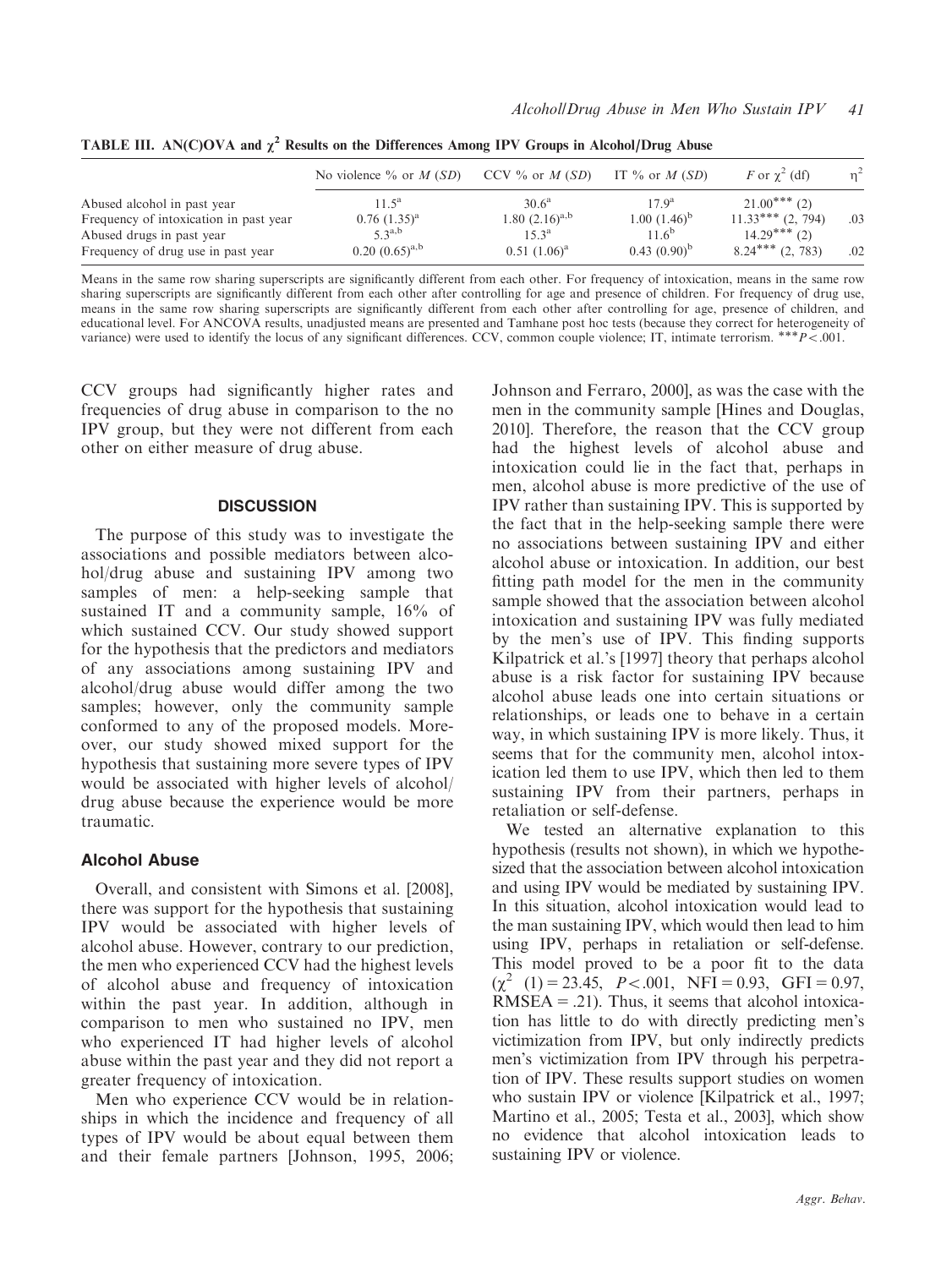It is also important to note that among the community men there was support for Kilpatrick's et al. [1997] hypothesis that sustaining IPV is a risk factor for alcohol abuse. Although this model was an excellent fit to the data, it was not as good a fit as the model in which alcohol abuse predicted sustaining IPV, and it only predicted a small percentage of the variance in alcohol abuse. In addition, there was no support for the hypothesis that this association would be mediated by the level of PTSD symptoms. In fact, sustaining IPV directly predicted both levels of PTSD symptoms and alcohol intoxication, which were not significantly related to each other. We can only speculate as to why levels of PTSD symptoms did not serve as a mediator between sustaining IPV and alcohol intoxication, given the current literature that states that PTSD and alcohol/substance abuse are highly comorbid disorders that are functionally related [Chilcoat and Breslau, 1998; Jacobsen et al., 2001; Stewart, 1996; Stewart et al., 1998] because alcohol and other drugs seem to provide acute symptom relief of PTSD [Chilcoat and Breslau, 1998; Jacobsen et al., 2001; Stewart, 1996; Stewart et al., 1998].

Perhaps the differences in our findings are due to the fact that we were not able to make a definitive diagnosis of PTSD; we were assessing levels of PTSD symptoms on a continuous scale in our path models. Thus, we recommend additional research that explores the associations among alcohol intoxication and both levels of PTSD symptoms and actual diagnosis of PTSD in studies of IPV using men in community samples. In addition, because there was support for, and minimal differences between, both models—that alcohol intoxication predicted sustaining IPV through using IPV and that sustaining IPV predicted alcohol intoxication and levels of PTSD symptoms—we need to further investigate the associations among sustained IPV and alcohol intoxication in men, preferably with longitudinal data.

It is also worth speculating as to why there was no dose–response relationship between alcohol abuse and violence victimization (or perpetration) among the help-seeking sample of men. Past research suggests that men are more likely than women to abuse alcohol or other substances in response to a stressful event [Cooper et al., 1992], and being victimized by IT would certainly be considered a stressful event. However, the men in the help-seeking sample were no more likely to abuse alcohol than the men in the community sample who experienced less frequent and severe IPV, nor were they drinking more in response to increasing levels of IT victimization.

The answer to this contradiction may lie in the nature of the help-seeking sample. Men are less likely than women to seek help for a wide range of psychological, social, and physical health issues. Moreover, men are even less likely to seek help for an issue that is nonnormative for men (i.e., victimization from domestic violence is considered a women's issue) that others may perceive they should be able to handle themselves and that may cast them as being ''deviant'' [Addis and Mahalik, 2003]. Thus, the men in our sample had to overcome many social and psychological barriers to seeking help, in addition to any external barriers that they may have had to encounter after deciding to seek help (e.g., being told that a domestic violence agency only helps women) [Douglas and Hines, 2010]. Men who are able to overcome such barriers may have better coping mechanisms and be less likely to abuse alcohol in response to IT victimization. The fact that our help-seeking sample seems to be significantly better educated and have a slightly higher income, despite their younger age, than men in the community sample, lends support to the notion that these men are in some way different than a sample of average men—maybe their higher educational status allows them to psychologically break from traditional masculine norms and seek help for a nonnormative issue. Therefore, male victims of IT who do not seek help may indeed show a dose–response relationship between IPV victimization and alcohol/drug abuse, and may even evidence the highest levels of alcohol abuse among all male victims of IPV, because they do not seek help and may use other coping mechanisms, such as alcohol or other drugs. We recommend research that strives to study the associations between alcohol/drug abuse and IPV victimization among such a population.

# Drug Abuse

Consistent with previous research [Kilpatrick et al., 1997, 2000; Salomon et al., 2002; Testa et al., 2003], we also found that men sustaining either CCV or IT had higher levels of drug abuse in the past year and higher frequencies of drug use in comparison to men who did not sustain IPV. However, contrary to our expectation that men who sustained IT would have higher levels of drug abuse than men who sustained CCV because their experiences would be more traumatic, we found no differences between men sustaining CCV and IT in either the percentage of men abusing drug in the past year or their frequency of drug use in the past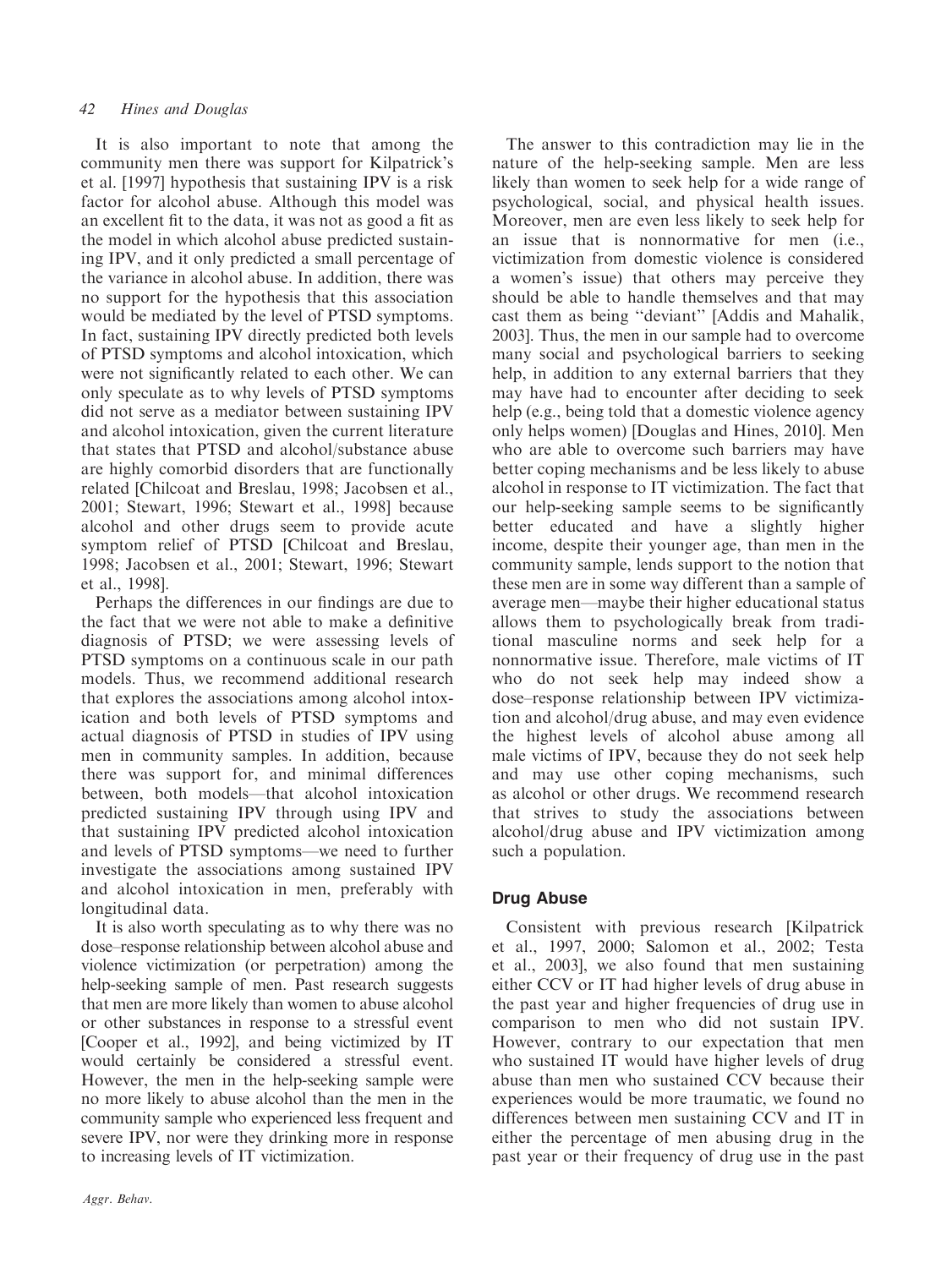year. Thus, for men, it seems that sustaining IPV is associated with elevated levels of drug abuse, but it does not matter which type of IPV is sustained; they both have equally elevated levels of drug abuse. This is inconsistent with Johnson's [1995, 2006; Johnson and Ferraro, 2000] assertion that CCV and IT would necessarily have different predictors and consequences. However, as previously mentioned, this inconsistency could be due to the unique nature of our help-seeking sample, and Johnson's hypothesis may be borne out among a sample of male IT victims who do not seek help.

What is consistent with Johnson's [1995, 2006; Johnson and Ferraro, 2000] assertion is that the associations among sustaining IPV and drug abuse were different for the two samples. For men in the help-seeking sample, there was no dose–response relationship between sustaining any type of IPV and drug abuse or frequency of drug use. For the community sample, there was. Thus, perhaps once one reaches a certain level of IPV victimization, sustaining further acts of IPV would no longer increase one's risk for drug abuse. We performed three regression analyses with both samples combined (results not shown) to test this hypothesis linear, cubic, and quadratic—and the only significant regression model was a cubic model that showed that initially frequency of drug use increased as IPV victimization increased, and then leveled off between 50 and 225 acts sustained in the past year; at about 225 acts sustained, there was again an increase in the frequency of drug use in the past year. Alternatively, the lack of a dose–response relationship for the help-seeking sample could be due to the uniqueness of such a sample, as discussed previously.

For the community sample, there was support for the hypothesis that drug abuse would predict sustaining IPV, which is consistent with both Kilpatrick et al.'s [1997] and Testa et al.'s [2003] findings among women. In addition, our findings expand upon these results by pointing toward a mediator that, to our knowledge, has never been tested among women. Specifically, among the community men, perpetrating IPV was a full mediator of the association between drug abuse and sustaining IPV. Thus, similar to our results with alcohol intoxication, among men, frequency of drug use predicts the use of IPV, which then predicts sustaining IPV, perhaps in retaliation or selfdefense.

The opposite model that sustaining IPV would predict drug abuse was also a good fit to the data, which is consistent with previous research among women who sustain IPV and violence [Kilpatrick et al., 1997; Salomon et al., 2002] and among adolescent male victims of violence, in general [Kilpatrick et al., 2000]. In addition, this association was fully mediated by levels of PTSD symptoms, which is consistent with the self-medication model that posits that in an effort to cope with and reduce the overwhelming negative emotions that accompany a trauma like IPV, the person might abuse substances [Jacobsen et al., 2001; Simons et al., 2005; Stewart, 1996].

Thus, among the community sample, there was support for sustaining IPV predicting drug abuse and for drug abuse predicting sustaining IPV. The model showing that sustaining substance abuse predicts IPV was a better fitting model and also explained a much higher percentage of the variance in the outcome variable, but both were good-toexcellent fits to the data. These results are consistent with Kilpatrick et al.'s [1997] study of women who sustain violence. In addition to finding support for both models, using longitudinal analyses, they found evidence for a vicious cycle between drug abuse and violence, in which drug abuse increased the risk for violent victimization, which in turn led to increased risk for further drug abuse. Such a model could also be occurring among men as well, but because our data are cross-sectional, we are unable to test this hypothesis. Thus, future studies should aim to investigate the temporal associations among drug abuse and sustaining IPV in men using longitudinal designs.

# Limitations and Future Research

The limitations of this study need to be addressed so that future research can replicate and expand on the findings reported here. First, as mentioned previously, this is a cross-sectional study, and therefore inferences about causality cannot be firmly established. In fact, for both alcohol and drug abuse, although we were able to distinguish which models fit the data the best, the models that predicted opposite effects were both excellent fits. Therefore, future research should aim to test these models in a longitudinal design. Second, it is possible that some of the men who were classified as IT victims were really victims of CCV and vice versa. Johnson [Johnson, 1995, 2006; Johnson and Ferraro, 2000] does not provide ''cut-off'' criteria to establish which individuals sustain IT vs. CCV; he only provides modest guidelines to establish whether a sample would be characteristic of IT or CCV. We agree with Johnson's efforts to distinguish types of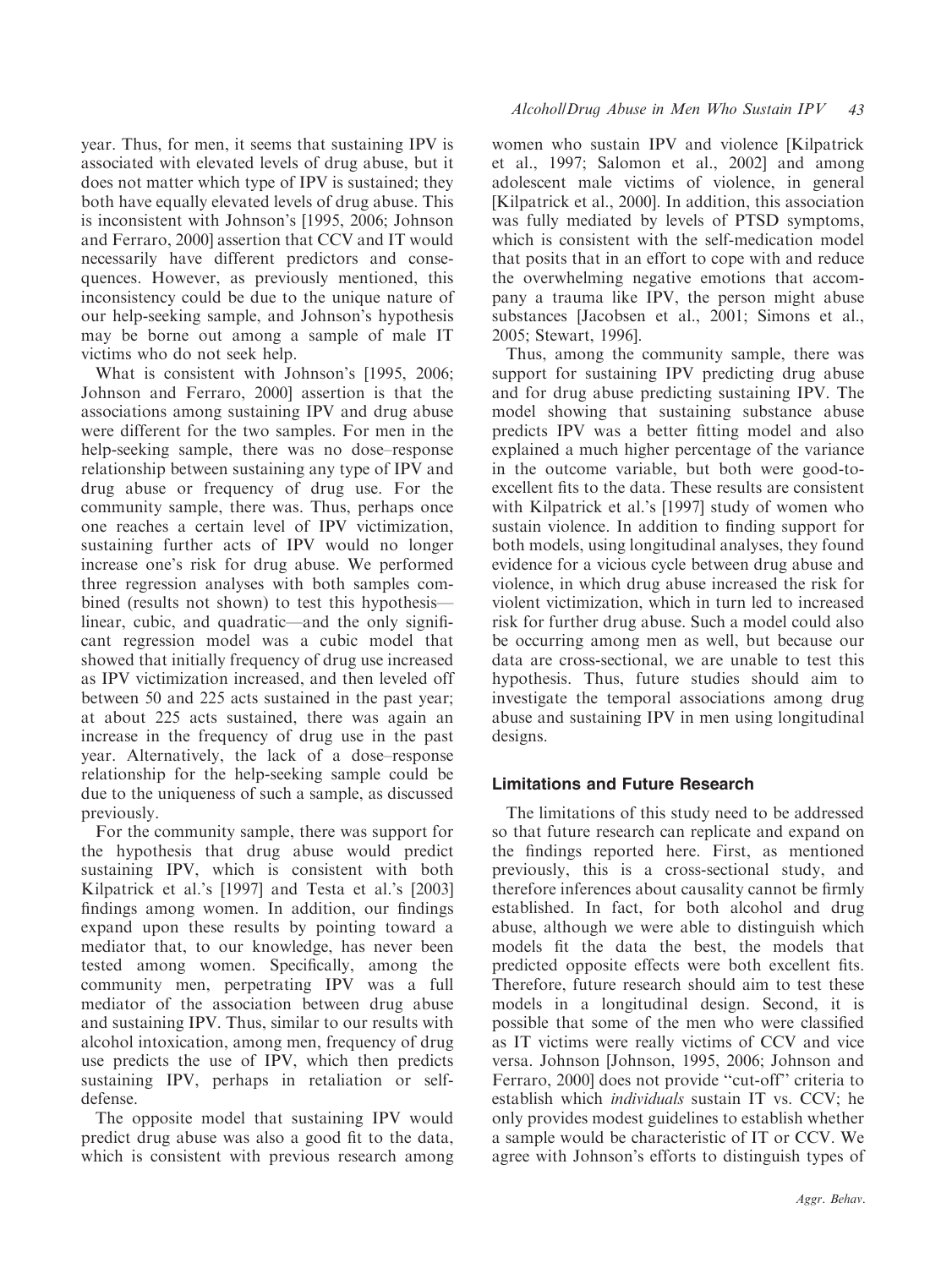violence and find this differentiation useful; however, without existing cut-off measures, it is currently not possible to definitively categorize individuals into IT or CCV groups. It is important to note that if there are CCV victims in our IT group and/or IT victims in our CCV group, it would serve as error and would weaken all associations reported in this article.

Third, the study relies solely on the men's reports of their partners' aggressive behaviors and their own psychosocial characteristics. This limitation is important to consider for three primary reasons: (1) correlations between aggressive behaviors and psychosocial characteristics may be inflated because certain traits of the participant may influence how he answers both sets of questions [Cooper, 2002]; (2) it is possible that the men overestimated their female partners' use of IPV; however, studies of couples reporting on IPV show no difference between male and female partners in their estimates of women's use of IPV [Archer, 1999]; and (3) by using only the men's reports, we have no external validation of the authenticity of their reports. We were concerned, particularly for our help-seeking sample, about the confidentiality and safety of the participants if we asked their partners to participate in this study as well. Therefore, we opted not to obtain these data directly from the female partner, but note that such methodology has been used in most of the studies on IPV and on samples measuring IT that we cited in this article. Thus, we recommend that future studies, whenever possible, should strive to obtain information from multiple informants.

#### **CONCLUSION**

In closing, this study provides valuable information regarding our understanding of male IPV victimization. We can conclude that men who sustain IPV from their female partners engage in more alcohol and drug abuse than men who do not. However, among men who seek help for IT victimization, increased levels of victimization do not predict increased levels of alcohol or drug abuse, possibly because they have active coping mechanisms. Given that our help-seeking sample of men is a unique sample, it would be valuable to investigate whether such associations would be found among men who sustain IT and do not seek help. Among men who sustain CCV, increased levels of IPV victimization are associated with increased levels of alcohol and drug abuse as expected, and the best potential explanation for this association seems to be that alcohol/drug abuse leads to IPV perpetration, which then leads to IPV victimization.

The results of this study can be useful to alcohol and drug abuse providers and other service providers in the field of family violence. We encourage the screening of alcohol and drug abuse among male IPV victims and the screening of IPV among men who seek treatment for alcohol and drug use. Even though this article documents that alcohol and drug abuse among IT victims is not an overarching issue, we encourage family violence providers to have a method of providing alcohol and drug abuse treatment for men, even if this means making referrals to providers outside of domestic violence agencies. At the same time, men do not usually seek help for CCV, and thus we encourage the screening of IPV among men who seek help for alcohol and drug abuse, because for these men, it may be a red flag for other problematic behaviors that may otherwise go unnoticed.

#### ACKNOWLEDGMENTS

The project described was supported by Grant Number 5R21MH074590 from the National Institute of Mental Health. Its contents are solely the responsibility of the authors and do not necessarily represent the official views of the NIMH. Special thanks to Dr. Murray Straus for his continued guidance, support, and consultation on this project.

#### **REFERENCES**

- Addis ME, Mahalik JR. 2003. Men, masculinity, and the contexts of help seeking. Am Psychol 58:5–14.
- Amaro H, Fried LE, Cabral H, Zuckerman MD. 1990. Violence during pregnancy and substance use. Am J Public Health 80:575–579.
- American Psychiatric Association. 1994. Diagnostic and Statistical Manual of Mental Disorders (4th edition). Washington DC: Author.
- Amos C, Peters RJ, Williams L, Johnson RJ, Martin Q, Yacoubian GS. 2008. The link between recent sexual abuse and drug use among African American male college students: It's not just a female problem in and around campus. J Psychoactive Drugs 40:161–166.
- Archer J. 1999. Assessment of the reliability of the conflict tactics scales: A meta-analytic review. J Interpers Violence 14:1263–1289.
- Archer J. 2000. Sex differences in aggression between heterosexual couples: A meta-analytic review. Psychol Bull 126:651–680.
- Bentler PM. 2005. EQS 6 Structural Equations Program Manual. Encino, CA: Multivariate Software.
- Blanchard EB, Jones-Alexander JB, Buckley TC, Forneris CA. 1996. Psychometric properties of the PTSD checklist (PCL). Behav Res Ther 34:669–673.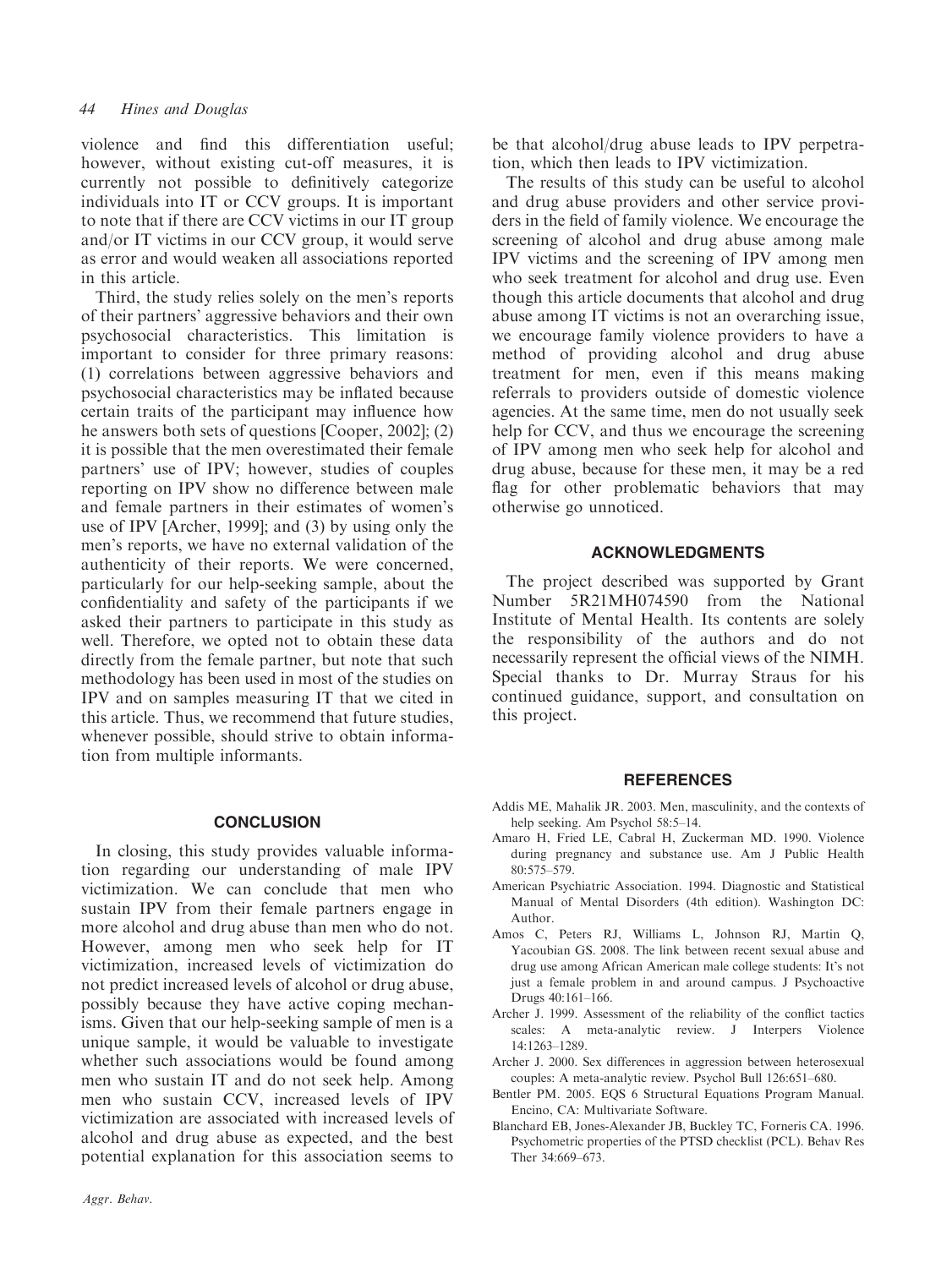- Byrne BM. 2010. Structural Equation Modeling With AMOS: Basic Concepts, Applications, and Programming (2nd edition). New York: Routledge.
- Catalano S. 2007. Intimate partner violence in the United States. Retrieved from http://bjs.ojp.usdoj.gov/index.cfm?ty = pbde $tail\&i = 1000$
- Chilcoat HD, Breslau N. 1998. Investigations of causal pathways between PTSD and drug use disorders. Addict Behav 23:827–840.
- Cooper ML. 2002. Personality and close relationships: Embedding people in important social contexts. J Pers 70:757–782.
- Cooper ML, Russell M, Skinner JB, Frone MR, Mudar P. 1992. Stress and alcohol use: Moderating effects of gender, coping, and alcohol expectancies. J Abnorm Psychol 101:139–152.
- Douglas EM, Hines DA. 2011. The helpseeking experiences of men who sustain intimate partner violence: An overlooked population and implications for practice. J Fam Violence, online first.
- Fals-Stewart W. 2003. The occurrence of partner physical aggression on days of alcohol consumption: A longitudinal diary study. J Consult Clin Psychol 71:41–52.
- Fals-Stewart W, Leonard KE, Birchler GR. 2005. The occurrence of male-to-female intimate partner violence on days of men's drinking: The moderating effects of antisocial personality disorder. J Consult Clin Psychol 73:239–248.
- Giles-Sims J. 1983. Wife Battering: A Systems Theory Approach. New York: Guilford Press.
- Halford WK, Osgarby SM. 1993. Alcohol abuse in clients presenting with marital problems. J Fam Psychol 6:245–254.
- Hines DA, Douglas EM. 2010. Intimate terrorism by women towards men: Does it exist? J Aggress Conflict Peace Res 2:36–56.
- Hines DA, Douglas EM, Mahmood S. 2010. The effects of survey administration on disclosure rates to sensitive items among men: A comparison of an internet panel sample with a RDD telephone sample. Comp Hum Behav 26:1327–1335.
- Jacobsen LK, Southwick SM, Kosten TR. 2001. Substance use disorders in patients with posttraumatic stress disorder: A review of the literature. Am J Psychiatry 158:1184–1190.
- Johnson MP. 1995. Patriarchal terrorism and common couple violence: Two forms of violence against women. J Marriage Fam 57:283–294.
- Johnson MP. 2006. Conflict and control: Gender symmetry and asymmetry in domestic violence. Violence Against Women 12:1003–1018.
- Johnson MP, Ferraro KJ. 2000. Research on domestic violence in the 1990s: Making distinctions. J Marriage Family 62:948–963.
- Kantor GK, Asdigian N. 1997. When women are under the influence: Does drinking or drug use by women provoke beatings by men? In Galenter M (ed). Recent Developments in Alcoholism, Volume 13: Alcohol and Violence. New York: Plenum, pp 315–336.
- Kessler RC, Molnar BE, Feurer ID, Appelbaum M. 2001. Patterns and mental health predictors of domestic violence in the United States: Results from the National Comorbidity Survey. Int J Law Psychiatry 24:487–508.
- Kilpatrick DG, Acierno R, Resnick HS, Saunders BE, Best CL. 1997. A 2-year longitudinal analysis of the relationship between violent assault and substance use in women. J Consult Clin Psychol 65:834–847.
- Kilpatrick DG, Acierno R, Saunders BE, Resnick HS, Best CL, Schnurr PP. 2000. Risk factors for adolescent substance abuse and dependence: Data from a national sample. J Consult Clin Psychol 68:19–30.
- Leonard KE. 1993. Drinking Patterns and Intoxication in Marital Violence: Review, Critique, and Future Directions for Research—U.S. Department of Health and Human Services.

Research Monograph 24: Alcohol and Interpersonal Violence: Fostering Multidisciplinary Perspectives. Rockville, MD: National Institutes of Health, pp 253–280.

- Liebschutz J, Savetsky JB, Saitz R, Horton NJ, Lloyd-Travaglini C, Samet JH. 2002. The relationship between sexual and physical abuse and substance abuse consequences. J Subst Abuse Treat 22:121–128.
- Mardia KV. 1970. Measures of multivariate skewness and kurtosis with applications. Biometrika 57:519–530.
- Mardia KV. 1974. Applications of some measures of multivariate skewness and kurtosis in testing normality and robustness studies. Sankhya B 36:115–128.
- Martino SC, Collins RL, Ellickson PL. 2005. Cross-lagged relationships between substance use and intimate partner violence among a sample of young adult women. J Stud Alcohol 66:139–148.
- McDonald R, Jouriles EN, Tart CD, Minze LC. 2009. Children's adjustment problems in families characterized by men's severe violence toward women: Does other family violence matter? Child Abuse Neglect 33:94–101.
- Meyers LS, Gamst G, Guarino AJ. 2006. Applied Multivariate Research: Design and Interpretation. Thousand Oaks, CA: Sage.
- Murphy CM, O'Farrell TJ, Fals-Stewart W, Feehan M. 2001. Correlates of intimate partner violence among male alcoholic patients. J Consult Clin Psychol 69:528–540.
- O'Farrell TJ, Fals-Stewart W, Murphy M, Murphy CM. 2003. Partner violence before and after individually based alcoholism treatment for male alcoholic patients. J Consult Clin Psychol 71:92–102.
- Okun L. 1986. Woman Abuse: Facts Replacing Myths. Albany, NY: State University of New York Press.
- Robins L, Helzer J, Cottler L, Goldring E. 1988. NIMH Diagnostic Interview Schedule (Volume 3). St. Louis, MO: Washington University Press.
- Ruggiero KJ, DelBen K, Scotti JR, Rabalais AE. 2003. Psychometric properties of the PTSD Checklist–Civilian Version. J Trauma Stress 16:495–502.
- Salomon A, Bassuk SS, Huntington N. 2002. The relationship between intimate partner violence and the use of addictive substances in poor and homeless single mothers. Violence Against Women 8:785–815.
- Simons JS, Gaher RM, Jacobs GA, Meyer D, Johnson-Jimenez E. 2005. Associations between alcohol use and PTSD symptoms among American Red Cross disaster relief workers responding to the 9/11/2001 attacks. Am J Drug Alcohol Abuse 31:385–304.
- Simons L, Gwin D, Brown M, Gross J. 2008. Alcohol and other drug use among college students: Intimate partner violence and health-comprimising behaviors. Alcohol Treat Q 26:347–364.
- Stark E, Flitcraft A. 1988. Violence among intimates: An epidemiological review. In Van Hesselt V, Morrison R, Bellack A, Hersen M (eds). Handbook of Family Violence. New York: Plenum.
- Stets JE, Straus MA. 1990. Gender differences in reporting marital violence and its medical and psychological consequences. In Straus MA, Gelles RJ (eds). Physical Violence in American Families: Risk Factors and Adaptation to Violence in 8,145 Families. New Brunswick, NJ: Transaction, pp 151–166.
- Stewart SH. 1996. Alcohol abuse in individuals exposed to trauma: A critical review. Psychol Bull 120:83–112.
- Stewart SH, Conrod PJ, Pihl RO, Dongier M. 1999. Relations between posttraumatic stress syndrome dimensions and